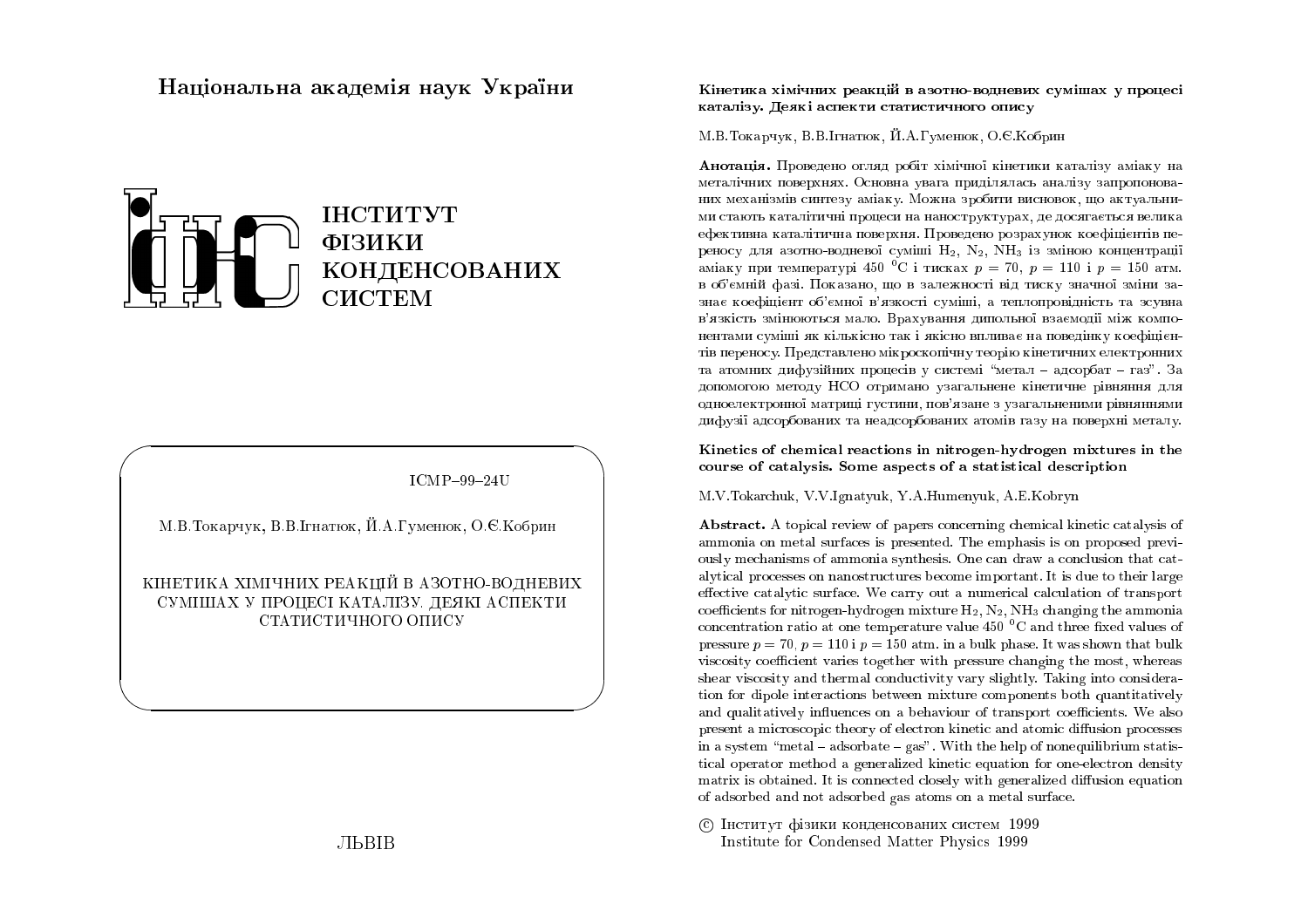Аналіз кінетики хімічних реакцій в азотно-водне-<br>. вих сумішах у поцесі каталізу

Незважаючи на існуючі розроблені математичні моделі фізико-хі<mark>-</mark> мічних процесів у промислових реакторах з нерухомим шаром каталізатора, у сучасних експериментально-дослідницьких реакторах<br>. проблема розуміння механізмів каталізу є актуальною [1-7]. Основна<br>́ трудність полягає у тому, шо відсутня добра квантово-статистична теорія застосовна до хімічно<mark>ї</mark> кінетики.

У сучасних каталітичних процесах, як правило, маємо справу з дво- чи навіть трифазними системами: "газ-каталізатор", "газконденсат-каталізатор" в умовах високих тисків та температур. Крім того, в таких системах на поверхні відбуваються складні хімічні перетворення — реакції, у яких каталізатор відіграє роль проміжного середовища між реагентами та продуктами:<br>.

$$
A + B \xleftrightarrow{\tilde{z}} AB.
$$

Дослідження процесів каталізу (хімічних перетворень здебільша газоподібних реагентів у присутності речовин, що значно прискорюють перебіг реакцій, проте самі в реакції не вступають) передбачає поєднання зусиль хіміків-технологів, інженерів, фахівців з комп'ютерного моделювання, фізиків-теоретиків.

Каталітичний процес об'єднує адсорбцію реагуючих компонент<br>. на поверхні, чи в приповерхневому шарі каталізатора, можливу дисоціацію реагентів з утворенням ряду метастабільних проміжних<br>Сида сполук, хімічні перетворення речовин та прикінцеву десорбцію про-<br> дуктів каталізу, причому каталітична здатність самого шару каталізатора може змінюватися з плином часу, за своєю природою є<br> нерівноважними і можуть проходити стаціонарно та нестаціонарно [1,5-7]. У випадку каталізаторів-металів встановлено, що їх поверхня може легко перебудовуватися під дією реакційного середовища, реконструктивної хемосорбції учасників реакції, прямуючи до мінімуму вільної поверхневої енергії. Очевидно, що такий складний ком<mark>-</mark> плекс явищ, як хімічний каталіз, з точки зору різних дослідників постає різнорівнево. Так, якщо дивитися на каталіз очима хімікатехнолога, ми матимемо справу з системою диференційних рівнянь<br>́ (у загальному нерівноважному випадку), або алгебраїчних рівнянь (у квазістаціонарному випадку), які описують перебіг хімічних реак<mark>-</mark> цій згідно із законом діючих мас. Наприклад, найпростішу реакцію<br>. ізомеризації речовини  $A$  в кінцевий продукт  $B$  через дві проміжні стадії у квазістаціонарному випадку можна схематично описати наступним чином:

$$
A \leftrightarrow \Theta_1 \longrightarrow \Theta_2 \leftrightarrow B
$$
  

$$
k_{-1} \longrightarrow \Theta_2 \leftrightarrow B
$$
  

$$
k_{-3}
$$

де  $(k_1$  та  $k_{-1})\,\,(k_3$  і  $k_{-3})$  означають константи прямих та зворотніх реакцій,  $\Theta_i$   $(i = 0, 1, 2)$  — частки покриття каталізатора відповідно реагентом та проміжними утвореннями 1 і 2. Тоді для швидкості першого елементарного акту маємо:

$$
r = k_1 C_A \Theta_0 - k_{-1} \Theta_1,\tag{1}
$$

де  $C_A$  – концентрація речовини  $A,$  в той час як умови стаціонарності дадуть:

$$
k_1 C_A \Theta_0 - k_{-1} \Theta_1 - k_2 \Theta_1 = 0, k_2 \Theta_1 - k_{-3} C_B - k_3 \Theta_2 = 0, \Theta_0 + \Theta_1 + \Theta_2 = 1.
$$
\n(2)

Звідси для швидкості реакції  $r$  можемо записати наступний резуль-Ta<sub>T</sub>:

$$
r = \frac{kC_A}{1 + \Theta_1 C_A + \Theta_2 C_B}, \quad k = \frac{k_1 k_2}{k_2 - k_{-1}}
$$
(3)

через поверхневі концентрації  $\Theta_1,~\Theta_2$  проміжних продуктів, які у свою чергу виражатимуться через константи хімічних реакцій:<br>.

$$
\Theta_1 = \frac{k_1(k_2 + k_3)}{k_3(k_2 + k_{-1})}, \quad \Theta_2 = \frac{k_{-3}}{k_3}.
$$
 (4)

Отже, у квазістаціонарному випадку проблема зводиться до розв'язку системи лінійних однорідних рівнянь, у яких в якості невідомих<br>——————————————————— фігурують  $\Theta_i$ , а коефіцієнтами є константи хімічних реакцій. Задача ускладнюється, коли ряд проміжних продуктів є невідомими; крім того, необхідно володіти інформацією про константи хімічних<br>Силадзії реакцій  $k_i$ . У нерівноважному випадку отримуємо систему лінійних диференційних рівнянь (з відповідними початковими умовами).

Для прикладу розглянемо детальніше кінетику хімічних реакцій<br>. в азотно-водневих системах "газ-конденсат-каталізатор".

Нехай  $S$  – площа каталітичної поверхні,  $V_\mathrm{r}$  – об'єм газової фази,  $N_i$  – повні числа молекул водню, азоту й аміаку у газовій фазі. Будемо вважати, що в об'ємі  $V_{\rm r}$  молекулярний азот, водень та аміак не дисоціюють, але може відбуватись реакція за схемою

$$
\frac{3}{2}\mathbf{H}_2 + \frac{1}{2}\mathbf{N}_2 \longleftrightarrow \mathbf{NH}_3 \tag{5}
$$

1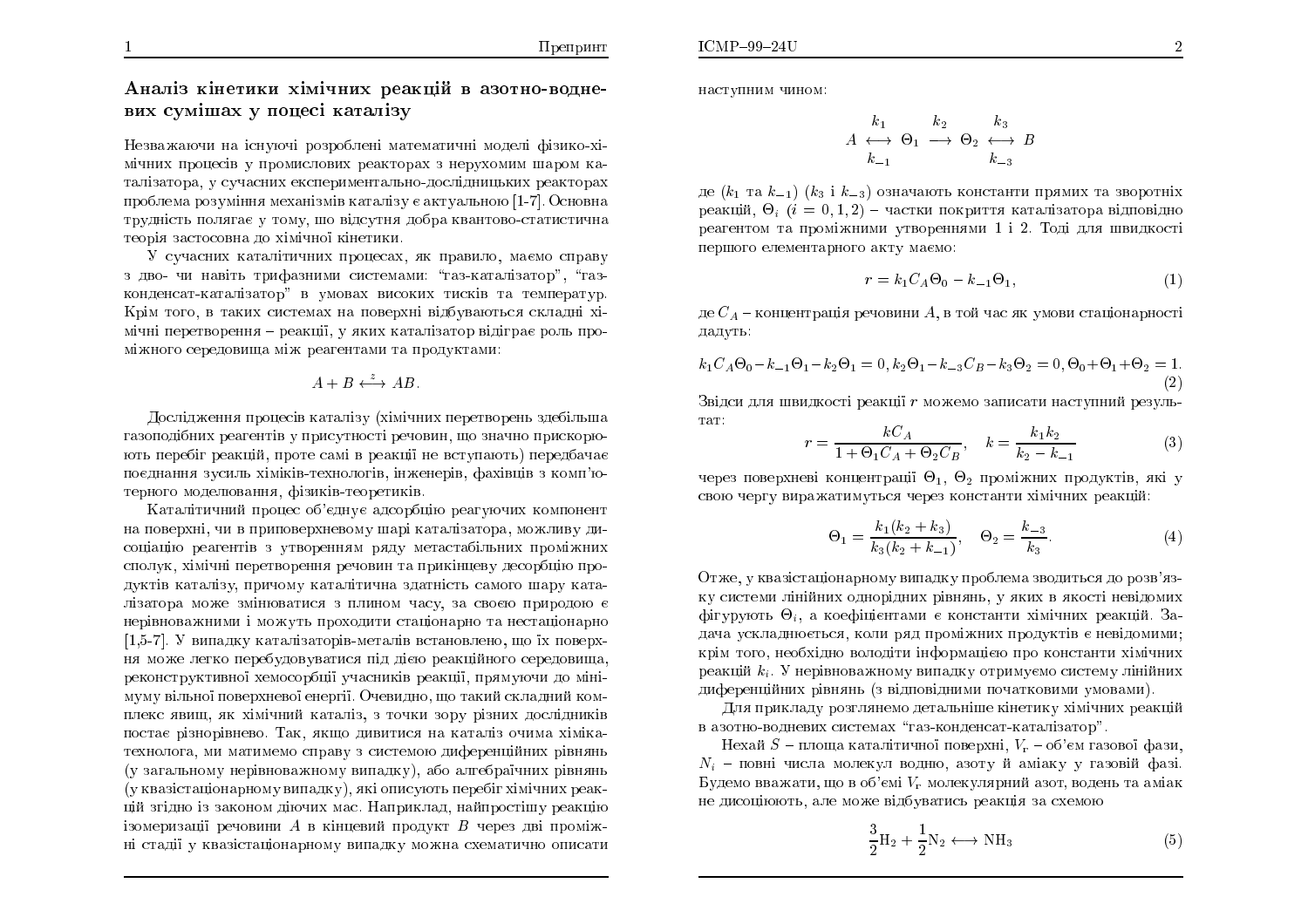з константами швидкостей прямої та зворотньої реакцій  $K^+,~K^-,$ нормованими на об'єм газової фази.<br>.

áÄÓÏÒÂÀ ÍÏÌÅËÕ Ì ÎÁ Ï×ÅÒÈÎ ÔÁ §È ÄÅÓÏÒÂÀ <sup>×</sup> ÇÁÚÏ×Õ ÆÁÚÕ ÂÕдемо описувати за допомогою констант швидкості  $\alpha_i p_i$  та  $K_{d_i},$  віднесених до одиниці площі поверхні; індекс  $i=1,2,3$  означає відповідно водень, азот і аміак;  $p_i$  – парціальний тиск кожної компоненти.

Тоді рівняння матеріального балансу виглядатиме так:<br>```

$$
\frac{\mathrm{d}}{\mathrm{d}t}N_i = -S(\alpha_i p_i \varphi - K_{d_i} x_i + g_i) + \nabla Q_i, \tag{6}
$$

де  $\varphi$  – частка вільних адсорбційних позицій,  $x_i$   $(x_1, x_2, x_3)$  – частка заповнення адсорбційних позицій молекулами  $\rm H_2, N_2, NH_3.$ 

$$
g_1 = \frac{3}{2}g
$$
,  $g_2 = \frac{1}{2}g$ ,  $g_3 = -g$ ,  $g = \frac{V_r}{S}(mp_1^{3/2}p_2^{1/2} - m'p_3)$ ,

де  $\nabla Q_i = \frac{\partial Q_i}{\partial z}$  означає похідну дифузійних потоків  $H_2, N_2, NH_3$  у ÇÁÚÏ×Ê ÆÁÚ <sup>Ï</sup> ÎÏÒÍÁÌ ÄÏ Ï×ÅÒÈÎ ËÁÔÁÌÚÁÔÏÒÁ:

$$
Q_j = \varphi D_{x_j} \frac{\partial \omega_{x_j}}{\partial z} \mid_{z=0},\tag{7}
$$

де  $D_{x_j}$  – коефіцієнти дифузії,  $\omega_{x_j}$  – відносні концентрації,  $z$  – координата по нормалі до поверхні  $(z = 0)$  в бік газової фази.

В адсорбційному стані на поверхні проходять реакції дисоціації-<br>Селосі проволі рекомбінації:

$$
H_2 \longleftrightarrow 2H_{ad},
$$
  
\n
$$
NH_{ad} + H_{ad} \longleftrightarrow NH_{2,ad},
$$
  
\n
$$
N_2 \longleftrightarrow N_{2,ad} \longleftrightarrow 2N_{ad},
$$
  
\n
$$
NH_{2,ad} + H_{ad} \longleftrightarrow NH_{3,ad},
$$
  
\n
$$
N_{ad} + H_{ad} \longleftrightarrow NH_{ad},
$$
  
\n
$$
NH_{3,ad} \longleftrightarrow NH_3.
$$
  
\n(8)

з константами прямих  $K_j$  і зворотніх  $K'_j$  реакцій  $(j = 1, ..., 5)$ .

У зв'язку з цим зміна часток заповнення поверхні молекулами  $\rm H_2, N_2, NH_3$  може описуватися рівняннями поверхневого балансу молекул:

$$
n\frac{\mathrm{d}}{\mathrm{d}t}x_j = \alpha_j p_j \varphi - K_{d_j} x_j - (K_j x_j \varphi - K'_j y_j^2) - \nabla Q_j, \quad j = 1, 2. \tag{9}
$$

де  $n$  – поверхнева концентрація адсорбційних позицій;  $y_i\ (y_1,\, y_2,\, y_3,$  $y_4$ ) — відповідно частки заповнення поверхні адсорбованими атомами  $\rm H_{ad},~\rm N_{ad}$  і радикалами  $\rm NH_{2,ad}, NH_{ad}$ . Відповідні рівняння поверхневого балансу для цих частинок матимуть вигляд:

$$
n\frac{d}{dt}y_1 = 2(K_1^+ x_1 \varphi - K_1^- y_1^2) + K_3^+ x_3 \varphi - K_3^- y_1 y_3 +
$$
  
+K<sub>4</sub><sup>+</sup> y<sub>3</sub> $\varphi - K_4^- y_1 y_4 + K_5^+ y_4 \varphi - K_5^- y_1 y_2 - \nabla q_1,$  (11)

$$
n\frac{\mathrm{d}}{\mathrm{d}t}y_2 = 2(K_2^+x_2\varphi - K_2^-y_2^2) + K_5^+y_4\varphi - K_5^-y_1y_2 - \nabla q_2,\tag{12}
$$

$$
n\frac{\mathrm{d}}{\mathrm{d}t}y_3 = K_3^+ x_3 \varphi - K_3^- y_1 y_3 - (K_4^+ y_3 \varphi - K_4^- y_1 y_4) - \nabla q_3,\tag{13}
$$

$$
n\frac{\mathrm{d}}{\mathrm{d}t}y_4 = K_4^+ y_3 \varphi - K_4^- y_1 y_4 - (K_5^+ y_4 \varphi - K_5^- y_1 y_2) - \nabla q_4,\tag{14}
$$

 $q_i$ ,  $i = 1 \div 4$  – дифузійні потоки метастабільних продуктів реакцій  $y_i$ в об'єм конденсовано<mark>ї</mark> фази:

$$
q_j = c D_{y_j} \frac{\partial \omega_{y_j}}{\partial z} \tag{15}
$$

де  $c$  – об'ємна концентрація позицій, доступних для атомів та радикалів  $y_i, \, D_{\,y_j}$  – коефіцієнти дифузії  $y_i.$ 

Для опису каталітичних процесів аміаку на промислових залізних каталізаторах в інтервалі температур від 26 до 101 КПа до рівнянь хімічної кінетики (6), (9), (10), (11)-(14) необхідно додати рівняння Темкіна - Пижева [8], або його узагальнення [9,10] для швидкості реакції:

$$
r = \frac{K^{\pm} p_2^{1-m} (1 - p_3^2 / K p_2 p_1^3)}{(l/p_1 + p_3^2 / K p_2 p_1^3)^m (l/p_{\text{H}_2} + 1)^{1-m}},\tag{A}
$$

де  $K = \frac{K^{+}}{K^{-}}, m$  - постійна  $0 < m < 1$  і для залізних каталізаторів $m = 0.5, l$ , постійна, що пиривнасться із аканопирични. Вівнання  $m = 0.5; l$  - постійна, що визначається із експерименту. Рівняння (A) застосовне також при синтезі аміаку на нікелі  $(m = 0.32)$  та кобальті (т = 0.22). Це рівняння дає зв'язок парціальних тисків компонент із швидкістю проходження реакції синтезу.<br>П

Тут слід зробити деякі зауваження. По-перше, дані системи рівнянь не враховують структуру (просторову геометрію) реагуючих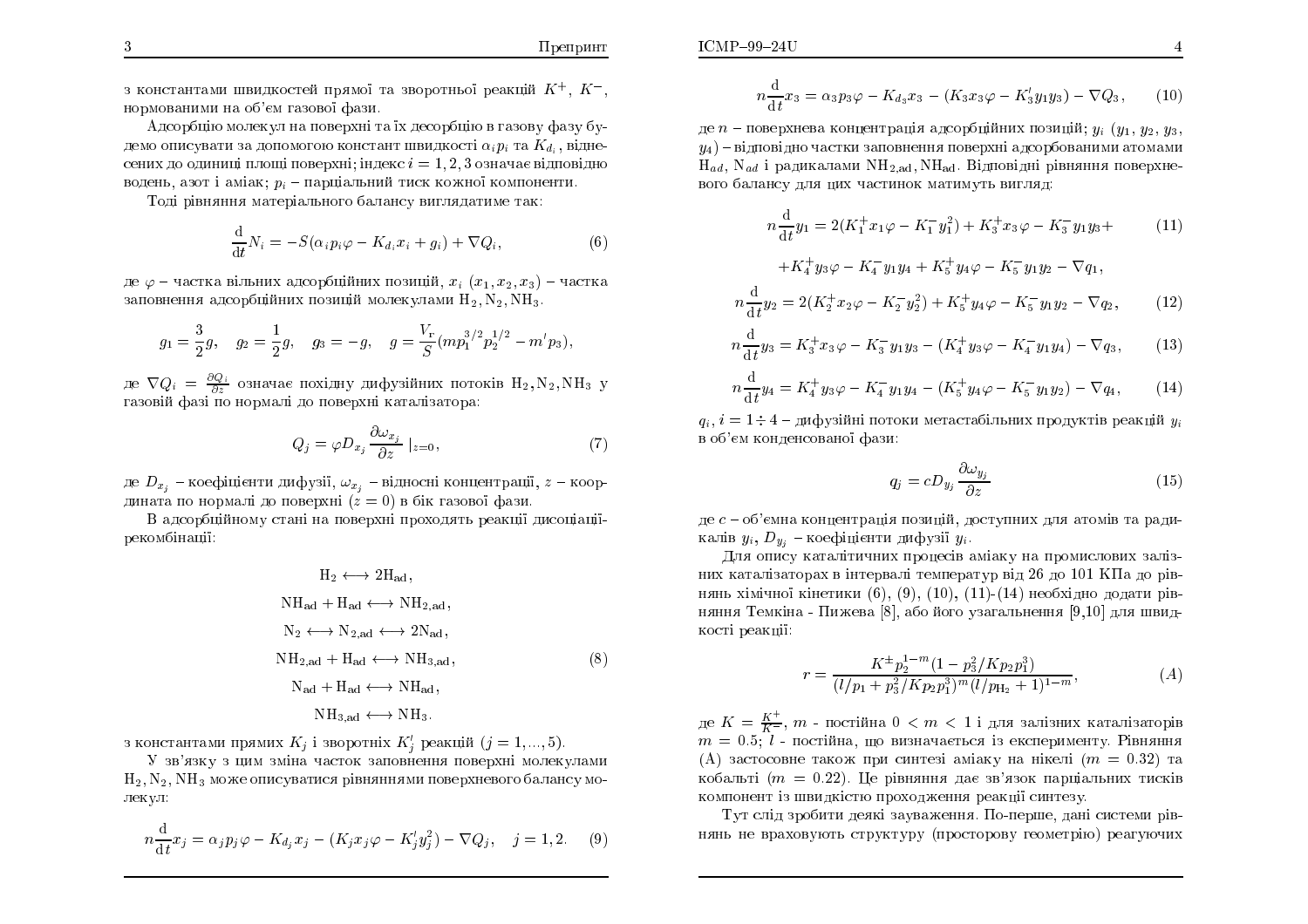$ICMP-99-24U$ 

компонент. По-друге, дуже складною задачею є розрахунок констант хімічних реакцій, які по суті є інтегральним чинником всіх<br>. мікроскопічних процесів у прикаталітичному шарі (енергій активації, коефіцієнтів асоціації, електронної структури поверхні тощо). Тут фактично ми здійснюємо перехід на вищий рівень опису, де вже необхідне поєднання апаратів квантової механіки та статистичної<br>. фізики, оскільки можна вести мову лише про ймовірносний характер подій. Зокрема, маючи інформацію про функції розподілу реа-<br>Словови гентів  $g(r)$ , можна провести оцінку констант хімічних реакцій:

$$
k = 4\pi k_0 \int\limits_0^\infty g(r)\kappa(r)r^2 dr,\tag{16}
$$

де реакційні здатності  $\kappa(r)$  враховують фізичну природу процесу:  $\kappa = \frac{\delta(r-\sigma)}{4\pi r^2}$  – для моделі твердокулькового зіткнення молекул ефективного радіуса  $\sigma$ ;  $\kappa = r_0/r^6$  – при дипольному характері взаємодії полярних молекул;  $\kappa = \exp(-\lambda r) - \pi \kappa$ що враховується взаємодія електронних хмаринок реагентів. Власне для розрахунку підінтегральних функцій виразу  $(16)$ , а отже — розрахунку констант хімічних реакцій маємо володіти якнайповнішою інформацією про мікро-<br>́ скопічну картину того, що відбувається при каталізі.

Існують різні рівні математичного опису кінетики хімічних реакцій у процесах каталізу. Теоретичною основою та методом розв'язку проблем, пов'язаних з розробкою хімічних процесів, створення<br>С контактних апаратів, визначення оптимальних режимів їх роботи, створення систем автоматичного управління є метод математичного моделювання, основи якого були закладені в роботах Борескова [1],<br>. Слинько [2,5] , Apica [11], Кафарова [12], Матроса [6,7] та ін. Це макроскопічні підходи, в яких не враховуються фізико-хімічні процеси, пов'язані з механізмами каталітичних реакцій, мікроструктурою по-<br>... верхні каталізаторів, характером взаємодії реагентів у процесі каталітичного синтезу. Зокрема, для опису гетерогенно-каталітичних<br>. реакцій з урахуванням впливу реакційного середовища на хімічний<br>. склад, структуру і властивості каталізатора застосовується основне рівняння хімічної кінетики з урахуванням масо- та теплопереносу<br><sup>Го</sup>ді  $[6,7]$ 

$$
M_i \frac{dW_i}{dt} + W_i = r + \sum_{j=1}^{n} P_{ij} \frac{d}{dt} C_j + P_{T_i} \frac{dT}{dt},
$$
 (17)

де  $W_i$  – спостережувана швидкість перетворення чи утворення  $i\text{-}$ ої компоненти;  $r$  – стаціонарне значення швидкості реакції;  $M_i$  –

$$
r = k \prod_{j=1}^{m} C_j^{\eta_j} \prod_{i=1}^{l} \Theta_i^{\beta_i} \Theta_0^{\left(\gamma - \sum_{i=1}^{n} \beta_i\right)},
$$
\n(18)

 $k$  – константа швидкості;  $\beta_i, \, \eta_i$  – стехіометричні коефіцієнти адсорбованих частинок та газоподібних атомів;  $\gamma$  — число місць, що зай-ÍÁÀÔØ ÒÏÍÖÎ ÕÔ×ÏÒÅÎÎÑ ÎÁ Ï×ÅÒÈÎ,

$$
\Theta_i = (k_i C_i)^{1/\alpha_i} / \left(1 + \sum_{l=1}^n (k_l C_l)^{1/\alpha_l}\right),\tag{19}
$$

$$
\Theta_0 = 1 / \left( 1 + \sum_{l=1}^n (k_l C_l)^{1/\alpha_l} \right),
$$
\n
$$
\Theta_0 + \sum_{i=1}^n \Theta_i = 1,
$$
\n(20)

 $m+n$ -сортів частинок газу,  $n$  – число адсорбованих частинок,  $m$  – число частинок, які беруть участь у реакціях і налітають на хемосорбовані частинки з газової фази; *і* – число адсорбованих частинок, що беруть участь у реакціях,  $C_i$  – об'ємні концентрації;  $\Theta_0$  – частка поверхні каталізатора, не зайнята адсорбованими компонентами;  $k_i,$  $k_l$  – адсорбційні коефіцієнти,  $\alpha_l$  – коефіцієнти дисоціації  $i$ -ої компоненти на  $l$ -частинок,  $\Theta_i$  – частка поверхні каталізатора, зайнята  $i$ -им проміжним утворенням. У правій частині рівняння (17) два останні доданки описують процеси масо- та теплопереносу і визначають нестаціонарність процесів переносу як на кожному із зерен каталі<mark>-</mark> затора, так і в усьому каталітичному процесі. Таке рівняння разом із певними модельними рівняннями масо- та теплопереносу:<br>``

$$
\varepsilon_3 \frac{\partial}{\partial t} C_i = W_i + D_{3,i} \nabla^2 C_i, \tag{21}
$$

$$
(c_k + \varepsilon_3 c_p) \frac{\partial}{\partial t} T = \lambda_3 \nabla^3 T + \sum_j W_j q_j, \qquad (22)
$$

широко застосовуються для математичного опису каталітичних процесів (стаціонарних та нестаціонарних)  $\left[6,7\right]$ , зокрема синтезу метанолу, аміаку, виробництва сірчаної кислоти. У  $(21), (22)$   $\varepsilon_{3}$  – пористість зерна каталізатора;  $c_k$  – його теплоємність;  $c_p$  – теплоємність реакційної суміші;  $D_{3,i}$  – ефективний коефіцієнт дифузії частинок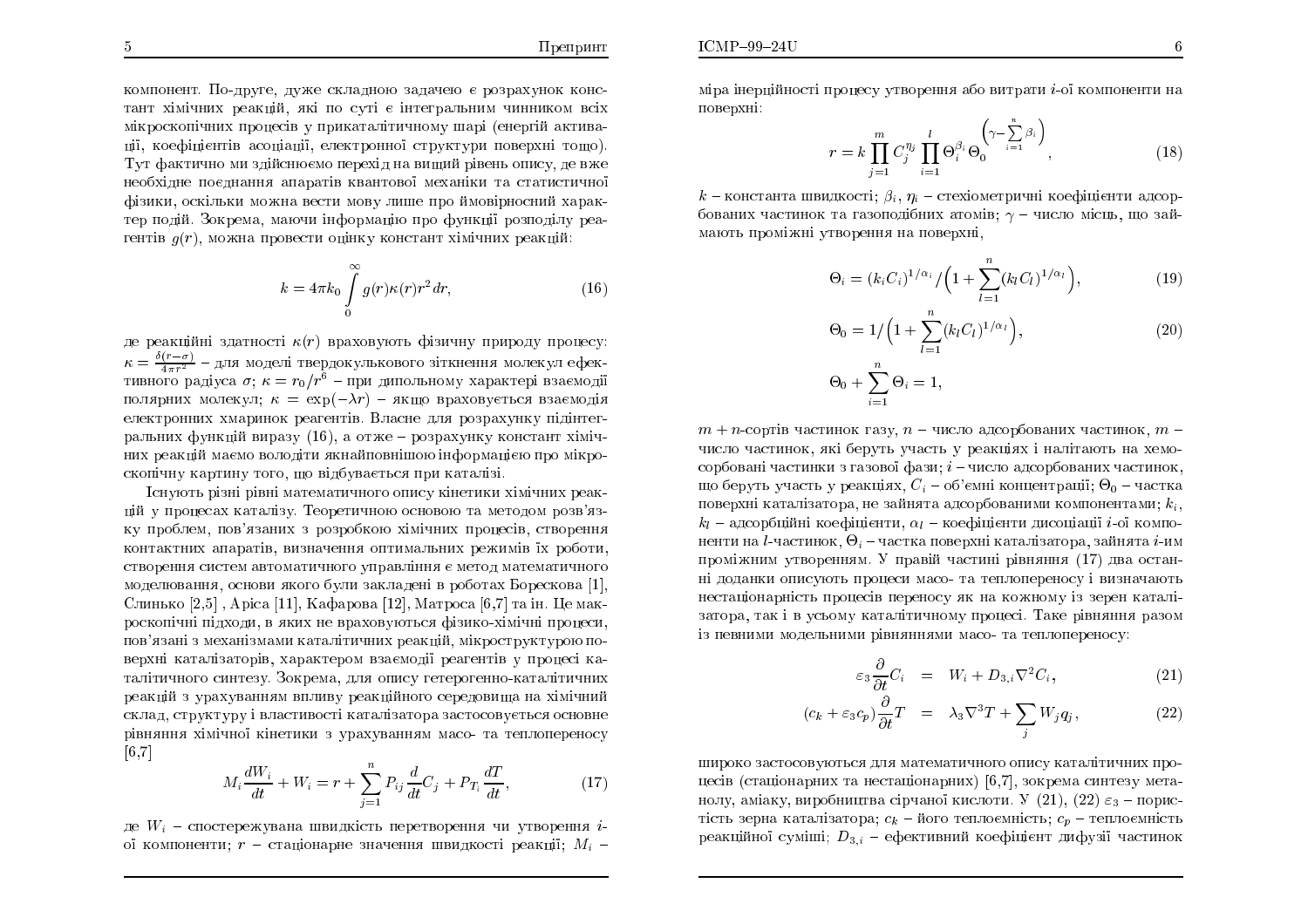$ICMP-99-24U$ 

сорту  $i$  на зерні,  $\lambda_3$  – теплопровідність його;  $q_i$  – тепловий ефект  $j$ -ої beakuii.

Одні з основних та складних проблем з використанням рівнянь кінетики хімічних реакцій та масо-теплопереносу (17), (21), (22) пов'язані з вибором кінетичних коефіцієнтів переносу  $D_{3,i},\lambda_3$ , термодинамічних величин  $c_k, \; c_p \;$  та констант реакцій, адсорбції, десорбції  $k_i$ . З одного боку, дані кінетичні і термодинамічні величини  $\rm \epsilon$  параметрами задачі, а з іншого — у них скриті механізми реакцій, структурні перетворення, реконструкція активних поверхонь, фізико-хімічні процеси адсорбції, десорбції, поверхневої дифузії, які  $\rm \epsilon$  суттєво неоднорідними в системі"газ-каталізатор".

Іншимии словами, кінетичні коефіцієнти, термодинамічні функції та константи реакцій є функціями координат і часу, їх зміна пов'язана з характером взаємодії атомів, молекул газу між собою,<br>- сточеною існоси і і с с с серебовані і с с тить в должните ст з електрон-іонною підсистемою поверхні металу, де й формуються механізми адсорбції, десорбції та каталітичних реакцій. Очевидно, що такий рівень опису фізико-хімічних каталітичних процесів вимагає якісно нового підходу, який грунтується, з одного боку, на базі сучасних експериментальних методів досліджень поверхні: скануюча тунельна мікроскопія (CTM), скануюча тунельна спектроскопія (СТС), польова іонна мікроскопія (ПІМ), а з іншого — сучасних квантово-статистичних методів опису структурних, термодинамічних та кінетичних, основаних на теорії міжчастинкових взаємодій у ÂÁÇÁÔÏÆÁÚÎÉÈ ÓÉÓÔÅÍÁÈ. ðÏÒÑÄ <sup>Ú</sup> ÉÍ ÒÏÚ×É×ÁÀÔØÓÑ ÎÁׯÅÎÏÍÅÎÏлогічні теорії [13-15] хімічної кінетики каталітичних реакцій, у рівняннях яких закладаються механізми процесів адсорбції, десорбції, поверхневої дифузії, досліджені сучасними експериментальними методами  $\operatorname{CTM}, \operatorname{CTC}.$  Деякі досягнення у цьому напрямку є в каталізі аміаку [16-18].

Лабораторні дослідження із застосуванням електронного скануючого мікроскопа, Оже-мікроскопії тощо та промисловий каталіз відбуваються в різних умовах. Зокрема, лабораторний каталіз (surface science approach) досліджують в умовах надвисокого вакууму, в той час як промисловий каталіз аміаку NH<sub>3</sub> відбувається при високому тиску  $p \, \sim \, 100$  атм,  $T \, \sim \, 450^{\circ}C,$  оскільки при низькому  $p$ рівновага в реакці<mark>ї</mark>

$$
N_2 + 3H_2 \longleftrightarrow 2NH_3 \tag{23}
$$

зміщується вліво. Отже, виникає проблема "містка": щоб зробити певні висновки стосовно природи адсорбованих елементів при високому тиску в результаті вимірювань post mortem, слід мати якнайповнішу інформацію про поведінку реагентів в умовах лаборатор<mark>-</mark> ного каталізу. В новітніх дослідженнях [16,17] промисловий каталізатор (BASF S6-10) був виготовлений на основі магнетиту  $Fe_3O_4$  з добавкою незначних кількостей  $\rm K_2O,\,Al_2O_3,\,CaO$  з подальшою термічною обробкою (reduction), яка сильно змінює структуру матриці каталізатора (див. таблицю).

Табл. 1.

|                                 | Fρ  |      | ΔI              | t а |      |
|---------------------------------|-----|------|-----------------|-----|------|
| Об'ємний склад. %               |     |      | $40.5$ $0.35$ 2 | 1.7 | 53.2 |
| Поверхневий склад (дані         |     |      |                 |     |      |
| електр. скан. мікроскопії):     |     |      |                 |     |      |
| а) перед обробкою               | 8.6 | 36.1 | 10,7            |     |      |
| б) після термічної обробки 11,0 |     | 27   |                 |     |      |

Температурна обробка ( $T \sim 400^{\circ}C$ ) в присутності суміші  $\rm N_2\text{-}H_2$ переводить залізо в металічний стан, тоді як валентні стани решти катіонів не змінюються.  $\rm Al_2O_3$  запобігає "зішлакуванню" частинок Fe, тоді як шар окису калію діє як електронний "прискорювач" реакцій (він знижує енергію активації реагентів). Крім того, перебіг ËÁÔÁÌÔÉÞÎÉÈ ÒÅÁËÊ ×ÅÌÉËÏÀ ÍÒÏÀ ÚÁÌÅÖÉÔØ ×Ä ÔÏÏÌÏǧ ËÒÉÓталографічної гратки.

÷×ÁÖÁ¤ÔØÓÑ, ÝÏ ¤ÄÉÎÏÀ ÓÔÁÂÌØÎÏÀ ÓËÌÁÄÏ×ÏÀ ÒÉ ÔÅÍÅÒÁÔÕÒ понад 200°С є атомарний азот N $_s$ ; рекомбінація та десорбція N $_2$  починається лише при  $T \geq 450\textdegree\text{C}$ . Отже, в умовах каталізу можливі два механізми перетворень:<br>``

$$
N_{\rm ad} + 3H_{\rm ad} \to NH_3 \tag{24}
$$

<mark>– атомний та</mark>

$$
N_{2,ad} + 6H_{ad} \rightarrow 2NH_3 \tag{25}
$$

— молекулярний.

Важливим є встановлення механізму реакцій (насправді відбуваються багатоступеневі перетворення з рядом проміжних продуктів,<br>Поділістів див. далі). Якщо реакція йде за молекулярним механізмом, то поверхня каталізатора насичуватиметься атомами  ${\rm N}_s$  у стаціонарних умовах, оскільки не існує каналів видалення адсорбованих молекул  ${\rm N}_{2,ad},$  які не прореагували.

За атомним механізмом концентрація N, зменшується зі збіль-<br>Поділися в Політинськом сійном сійном портії Політинської процесі Політинської процесі Політинської процесі П шенням тиску  ${\rm H}_2$ , тобто при збільшенні швидкості реакції. Експе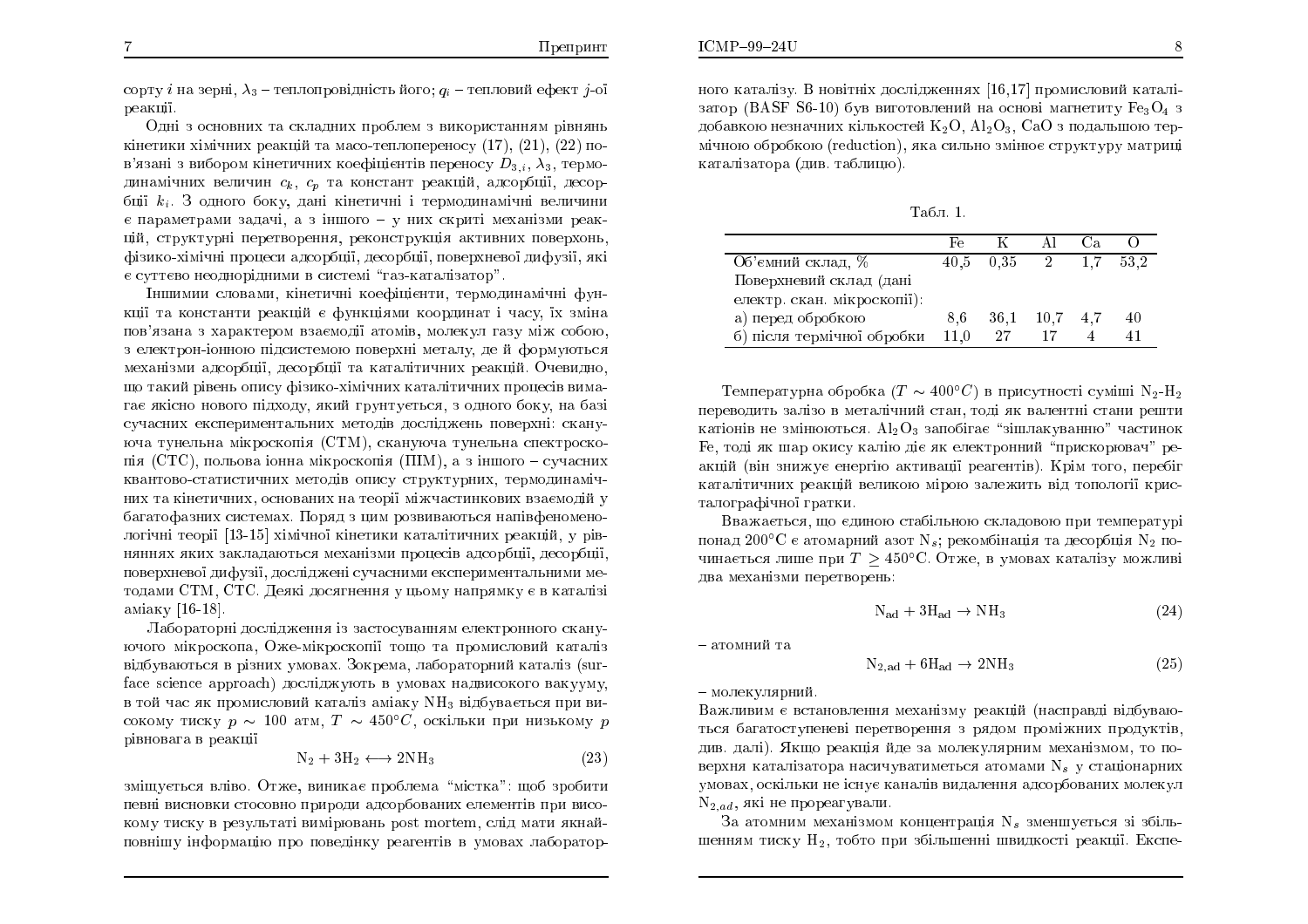риментальні дані дають підставу стверджувати, що саме за таким механізмом протікає реакція каталізу.<br>У союзу в союзу большах дани.

Хемісорбція атомарного азоту  ${\rm N_s}$  – дуже повільний процес. Залежно від кристалографії поверхні Fe коефіцієнт адсорбції становить  $10^{-8} \div 10^{-6}$ . Для нього можна записати наступний оціночний вираз:  $k_{ad} = k_0 \exp(-E^*/T)$ . І хоча енергія активації  $E^*$  невелика (порядку 10 ÷ 20 ккал/моль), малий передекспоненційний множник<br>L  $k_0$  понижує  $k_{ad}$ . По мірі збільшення покриття поверхні каталізатора азотом  $E^\ast$  зростає, хоча збільшується і  $k_0$ , що разом і визначає стаціонарний стан реакції синтезу  $\mathrm{NH}_3$ .

Адсорбція водню на кристалі Fe, на відміну від адсорбції N<sub>s</sub>, характеризується відносно великим коефіцієнтом адсорбції  $(\sim 0,1)$  та енергією адсорбції порядку 15÷25 ккал∕моль. Атоми водню є дуже мобільними на поверхні, а їх концентрація визначається рівновагою<br>. процесу "адсорбція-десорбція".<br>

Питома енергія десорбції новоутвореного NH<sub>3.</sub> не перевищує 18 ккал/моль, тому за умов лабораторного синтезу ( $T>400^{\circ}\mathrm{C})$  молекула аміаку одразу залишає поверхню каталізатора. Паралельно з десорбцією іде процес дисоціації:  $\mathrm{N}_2\,+\,3\mathrm{H}_2\,\longleftrightarrow\,2\mathrm{NH}_3$ . Розпад мо-<br>декули эмізку йле нерез сукупність проміжних продуктів: лекули аміаку йде через сукупність проміжних продуктів:<br>.

 $NH_{3,ad} \rightarrow NH_{2,ad} + H_{ad} \rightarrow NH_{ad} + 2H_{ad} \rightarrow N_{ad} + 3H_{ad}$ 

що підтверджує серія експериментів. В умовах лабораторного каталізу (у вакуумі) дані продукти є стабільними до  $T \sim 80^{\circ}\mathrm{C}.$  Підсумовуючи, можна сказати, що швидкість дисоціації NH<sub>3</sub> залежить від рекомбінації та десорбції азоту, енергія активації котрих є  $\sim$  $50\,$ ккал $/\rm{m}$ оль.

Повернемось ще раз до ролі шару  $K + O$ . Наявність малої кіль-<br> $\frac{1}{2} K \left( \delta_{\text{max}} - \epsilon_{\text{max}} \right)$ кості K (без кисню) значно збільшує коефіцієнт адсорбції атомар-<br>1905 серпні ще до точкови од рбіть шешки слоняронної дистини во ного азоту, що пояснюється збільшенням електронної густини реагентів у приповерхневому шарі. Однак реальний каталізатор містить окис калію К + О. Адсорбований кисень є інгібітором процесу $\tilde{\epsilon}$ адсорбції азоту, проте його наявність дуже важлива для термічної стійкості реагентів.

 $\Pi$ одібну роль "електронного промотора" відіграє і  $\mathrm{NH}_3$ : збільшення кількості аміаку на поверхні каталізатора зменшує енергію ÁÄÓÏÒÂ§ ÍÏÌÅËÕÌ NH3, ÈÏÞÁ, <sup>Ú</sup> ÎÛÏÇÏ ÂÏËÕ, <sup>Å</sup> ÔÁËÏÖ ÚÎÉÖÕ¤ ÞÁÓÔËÕ поверхневого покриття реагентами кристалу каталізатора.<br>```

Як вже згадувалося, механізм каталітичного синтезу аміаку –<br>Соборование багатоступеневий процес (див. сукупність реакцій  $(8)$ ), причому наявність проміжних продуктів підтверджується прямими спектроскопічними вимірами. Швидкість другої з реакцій (дисоціативна хеміпічними вимірами. Швидкість другої з реакцій (дисоціативна хемі-<br>сорбція азоту) загалом визначає швидкість всього процесу (8). Енергетичну діаграму реакцій  $(8)$  зображено на рис. 1. Енергія активації процесу дисоціації азоту  $E^\ast$  значною процесу дисоціації азоту  $E^\ast$  значною мірою залежить від рівноваж-<br>ної поверхневої концентрації атомарного азоту. В умовах, далеких ної поверхневої концентрації атомарного азоту. В умовах, далеких<br>від рівноваги (коли кількість NH<sub>3</sub> незначна) сукупність процесів (8) може бути об'єднана двома реакціями:

$$
a)N_2 \to 2N_{ad}, \qquad b)N_{ad} \stackrel{H_{ad}}{\to} NH_3. \tag{26}
$$

На рис. 2 схематично зображено швидкості  $r$  процесів а) та b) у на рис. 2 схематично зооражено швидкості *г* процесів а) та n) у за-<br>лежності від концентрації [N<sub>s</sub>] атомарного азоту. Крива (а) характе-ÒÉÚÕ¤ ÅËÓÏÎÅÎÊÎÅ ÁÄÎÎÑ Û×ÉÄËÏÓÔ ÒÅÁË§ a) <sup>Ú</sup> ÒÏÓÔÏÍризує експоненціине падіння швидкості реакції а*)* з ростом концент-<br>рації [N<sub>s</sub>] (внаслідок лінійного росту енергії активації  $E^\ast$  зі збільшенням  $[N_s]$ ). З іншого боку, швидкість процесу b) збільшується з ростом ням [N<sub>s</sub>]). З іншого боку, швидкість процесу b) збільшується з ростом<br>концентрації [N<sub>s</sub>] (поки насичення поверхні каталізатора воднем не спричинить подальшого зменшення r). Точка, де перетинаються ці<br>дві криві, і визначає стаціонарну концентрацію азоту. і криві, і визначає стаціонарну концентрацію азоту.<br>'



Рис. 1. Енергетична діаграма реакці<mark>й</mark> Енергетична діаграма реакцій (8). Енергія актива-<br>ції £\* залежить від структури та покриття повер-<br>хні.

Такою уявляється мікроскопічна картина каталітичного синтезу аміаку в результаті новітніх досліджень лабораторного синтезу зу аміаку в результаті новітніх досліджень лабораторного синтезу<br>(surface science approach). Як уже зазначалося, однією з відміннос-(surface science approach). Як уже зазначалося, однією з відміннос-<br>тей між експериментальним та промисловим каталізом є різниця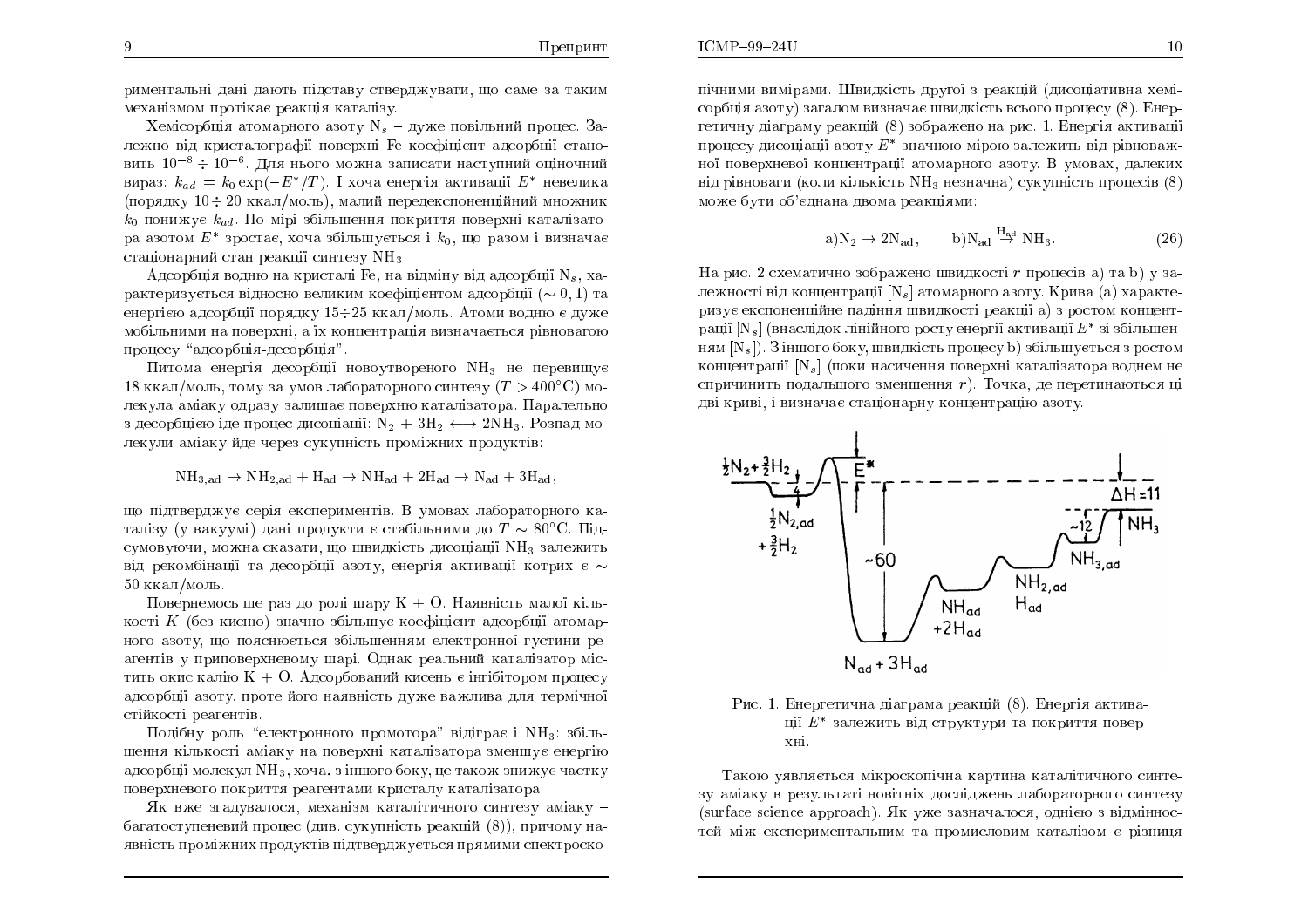$\Pi$ репринт

$$
\frac{\partial C_i}{\partial t} = Q(C_i) + D(C_i),\tag{27}
$$

де  $C_i$  – концентрація однієї з компонент,

$$
Q(C_i) = \sum_{j=1}^{M} k_{ij} C_i^{\nu_i} C_j^{\nu_j}
$$
 (28)

– доданок, що визначає вклад реакції з константами  $k_{ij}$  та відповідними стехіометричними коефіцієнтами  $\nu_i,$ 

$$
D(C_i) = D \frac{\partial^2 C_i}{\partial r^2} + \frac{\partial}{\partial r} (vC_i)
$$
 (29)

 $-$  член, що характеризує дифузію з відповідним коефіцієнтом  $D$  та $\sim$ потоком  $vC_i$ , який визначається міжмолекулярною взаємодією реагентів з поверхнею каталізатора та між собою. Зокрема у [10] проце-<br>си адзербиї, десербий, менемедення проції, подинії де просис си адсорбції, десорбції, мономолекулярної реакції, дифузії та взаємодії з поверхнею каталізатора моделювались наступним рівнянням:<br>.

$$
\frac{\partial C}{\partial t} = k_a p_0 (1 - C) - k_d C - k_r C \tag{30}
$$
\n
$$
+ \frac{\partial}{\partial r} \left[ \frac{D}{k_B T} (1 - C) C \frac{\partial U(r)}{\partial r} \right] + D \frac{\partial^2 C}{\partial r^2} + \xi(r, t),
$$

де  $k_a$  – коефіцієнт адсорбції,  $k_d$  – коефіцієнт десорбції,  $k_r$  – константа реакції,  $k_{\rm B}$  – константа Больцмана,  $U(r)$  – локальний потенціал взаємодії поверхні та адсорбованої молекули, а останній доданок характеризує випадкові процеси (шуми) в системі. Локальний потенціал  $U(r)$  можна моделювати в тому чи іншому вигляді. Наприклад, у даній роботі бралось<br>```

$$
U(r) = -\int d\mathbf{r}' u(\mathbf{r} - \mathbf{r}')c(\mathbf{r}'), \quad u(r) = \frac{u_0}{\pi r_0^2} \exp(-r^2/r_0^2). \tag{31}
$$

Водночас  $U(r)$  визначає коефіцієнт десорбції згідно з

$$
k_d = k_{d,0} \exp[U(r)/k_{\rm B}T].
$$
 (32)

Отже, рівняння  $(30)$ , що описує сукупність процесів каталізу, є ÓËÌÁÄÎÉÍ ÎÅÌÎÊÎÉÍ ÎÔÅÇÒÏ-ÄÉÆÅÒÅÎÊÎÉÍ <sup>Ò</sup>×ÎÑÎÎÑÍ <sup>Ú</sup> ×ÉÁÄËÏ- ×ÉÍÉ ÄÖÅÒÅÌÁÍÉ. <sup>õ</sup> ÉÔÏ×ÁÎÊ ÒÏÂÏÔ ÂÕÌÏ ÒÏ×ÅÄÅÎÏ ÄÅÔÁÌØÎÉÊ ÁÎÁліз моделі, що описується рівнянням (30). У припущенні слабкої нелокальності покриття на відстані радіусу взаємодії  $r_{\rm 0}$  та незначного





тисків. Іншою відмінністю є неможливість виготовлення "ідеального" (у кристалографічному розумінні) зерна каталізатора в реаль<mark>-</mark> них умовах синтезу аміаку. Тим не менше, є можливість моделювання процесів гетерогенного синтезу  $\mathrm{NH}_3$ . Зазвичай таке моделювання грунтується на чисельному розв'язку диференційних рівнянь реакційно-дифузійного типу з певними початковими та граничними умовами (в які, власне, і можна закласти ту чи іншу топологію каталітичних зерен). Внаслідок того, що такі диференційні рівняння<br> в часткових похідних є нелінійними, аналітичні розв'язки можливі лише в окремих випадках в автомодельному режимі (у вигляді біжучих хвиль певного профілю). Очевидно, постає проблема визначення коефіцієнтів (констант реакцій, потенціалів взаємодії реагентів з поверхнею каталізатора та між собою, дифузійності) реакційно-<br>правивійних ріпняш. Природниць з бощоння "рандасти" и антіани дифузійних рівнянь. Природним є бажання "закласти" у вихідну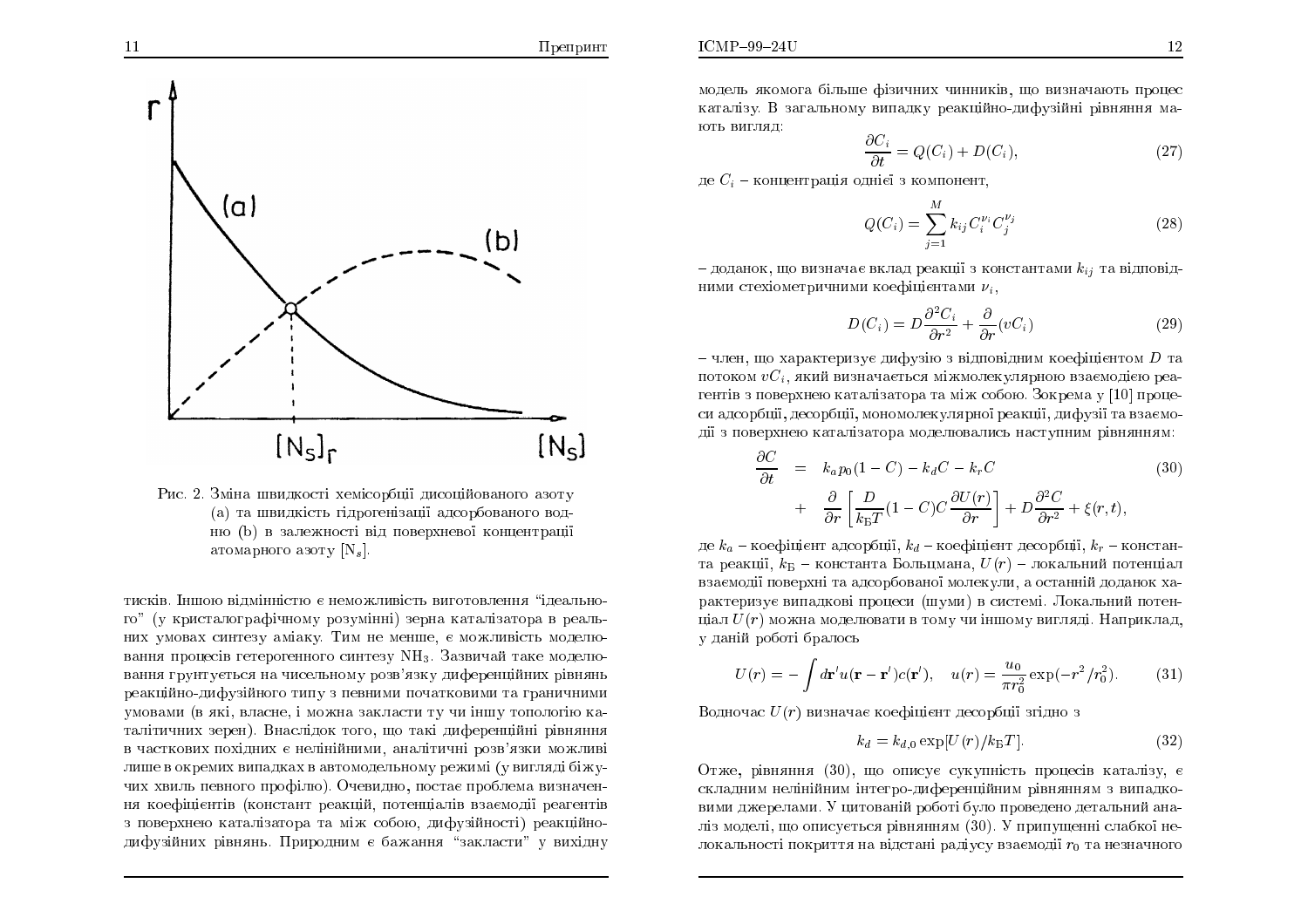13

відхилення концентрації  $C(r)$  від стаціонарного значення було побудовано фазові діаграми залежності стану адсорбованих частинок від<br>——————————————————— зведених значень енергетичних констант  $\varepsilon=u_0/k_{\rm B}T,\,\alpha=k_a p_0/k_{d,0}$  $(p_{0}-\rm{3}$ овнішній тиск у системі), та дифузійних масштабів довжин

$$
L_d = \sqrt{\frac{D}{k_{d,0}}} \exp(1/2\varepsilon C_0), \quad L_r = \sqrt{\frac{D}{k_r}}.
$$

Виявилось, що залежно від співвідношень між даними параметрами можливі наступні фази на поверхні каталізатора стосовно малого збурення концентрації  $\delta C(r)$ :

I. Одна просторово-однорідна фаза рівноважної концентрації  $C_0$ . II. Одна просторово-модульована (неоднорідна) фаза. III. Дві однорідні фази. IV. Одна однорідна фаза малої концентрації та дві просторово-модульовані фази. V. Одна однорідна фаза великої концентрації та дві просторово-неоднорідні фази. VI. Дві просторовонеоднорідні фази.

 $\Pi$ рямі чисельні розрахунки рівняння  $(30)$  показали, що і в сильнонерівноважному випадку спостерігається виникнення певних мікроструктур: перехід від стану "густі вкраплення на розрідженій підложці" до складних лабіринтоподібних структур, далі до "рідких вкраплень на густому" і знову до лабіринтоподібних утворень іншої густини. Моделювався також вплив стохастичних процесів (ти-<br>… "білеле" —……) не теребіт управання мінвастричних Усуа трупи пу "білого" шуму) на перебіг утворення мікроструктур. Хоча вплив флуктуацій на зміну густини адсорбованих частинок був досить помітним, загальна морфологія нерівноважних мікроструктур залишалась практично незмінною.

Таким чином було встановлено утворення мікроструктур на поверхні каталізатора, що, безумовно, вноситиме свої корективи на перебіг усієї сукупності реакцій, збільшуючи гетерогенність каталізу загалом.

Однак, у межах вказаної моделі всі коефіцієнти вважалися константами. Безумовно, більш реалістичною є картина, коли, наприклад, константи реакцій змінюються з часом. В [15] було проведено дослідження кінетики бімолекулярної каталітично-активованої реакції залежно від розмірності простору. Каталітичні центри були хаотично розміщені в  $d$ -мірному об'ємі  $V,$  реагуючі частинки з початковою густиною  $n(t = 0) = n_0$  також були хаотично розкидані і могли дифундувати (з константою дифузії D) по d-мірній гратці<br>С періоду *а*. Записавши рівняння для 2-частинкової функції розподі<mark>-</mark> лу з відповідними початковими та граничними умовами (для остан<mark>-</mark> ніх швидкість реакції на зерні каталізатора дорівнювала величині  $R$ кщо в  $d=3$  вона визначається співвідношенням

$$
k_{eff}^{-1}(\omega) = \omega \left\{ \frac{1}{n_c k_{el}} + \frac{1}{8\pi D r_0} + \frac{1}{4\pi^3 D r_0^4 n_c} \right\},
$$
(33)

де  $n_c$  – концентрація каталітичних центрів,  $r_0$  – радіус сфери взаємодії,  $k_{el}$  – "затравочне" значення константи реакції), що дає згасання в часі концентрації адсорбованих частинок  $n(t) \, \sim \, (k_{eff} t)^{-1},$  то в  $d = 1$  маємо:

$$
k_{eff}^{-1}(\omega) = \frac{\omega}{n_c k_{el}} + \sqrt{\frac{\omega}{8D}} + \frac{\omega \ln(4D/\omega r_0^2)}{4\pi D n_c},
$$
(34)

а у 2-мірному випадку

$$
k_{eff}^{-1}(\omega) = \frac{\omega}{n_c k_{el}} + \frac{\omega \ln(8D/r_0^2 \omega)}{8\pi D} + \frac{\omega}{4\pi^2 D r_0^2 n_c}.
$$
 (35)

Отже, при  $d=1$  та  $d=2$  існують інтервали часу, в яких часова залежність концентрації адсорбованих частинок відрізняється. Перехідні режими від однієї до іншої поведінки визначаються константою<br>. реакції  $k_{el}$ , радіусом сфери взаємодії  $r_0$  та концентрацією каталітичних зерен  $n_c$ . Отже, ефективно "змінюючи" розмірність простору, де проходить реакція каталітичного синтезу, експериментатор може досягти тієї чи іншої часової залежності ефективної константи<br>——————————————————— реакції  $k_{eff}(t)$ . При цьому важливими є дослідження коефіцієнтів переносу (дифузії) реагуючої суміші як в об'ємі, так і на поверхні каталізатора. У наступному підрозділі ми розрахуємо коефіцієнти<br>Поділісті ї Ії Мідії дії дії дії дії дії дії переносу для суміші  $\rm H_2,\,N_2,\,NH_3$  в газовій фазі.

### òÏÚÒÁÚÕÎÏË ËÏÅÆ¤ÎÔ× ÅÒÅÎÏÓÕ × ÓÕÍÛ  $\mathrm{H}_2,\,\mathrm{N}_2,\,\mathrm{NH}_3$

В роботі [19] виходячи з кінетичного рівняння Енскога-Ландау для<br>< багатосортної газової суміші за допомогою методу Чепмена-Енскога<br>. отримано вирази для коефіцієнтів об'ємної  $\kappa$  та зсувної  $\eta$  в'язкості і коефіцієнта теплопровідності  $\lambda$ .

$$
\kappa = \frac{4}{9} \sum_{a,b=1}^{M} \sigma_{ab}^4 g_2^{ab} n_a n_b \sqrt{2\pi \mu_{ab} kT} = \sum_{a,b=1}^{M} \kappa_{ab}, \qquad (36)
$$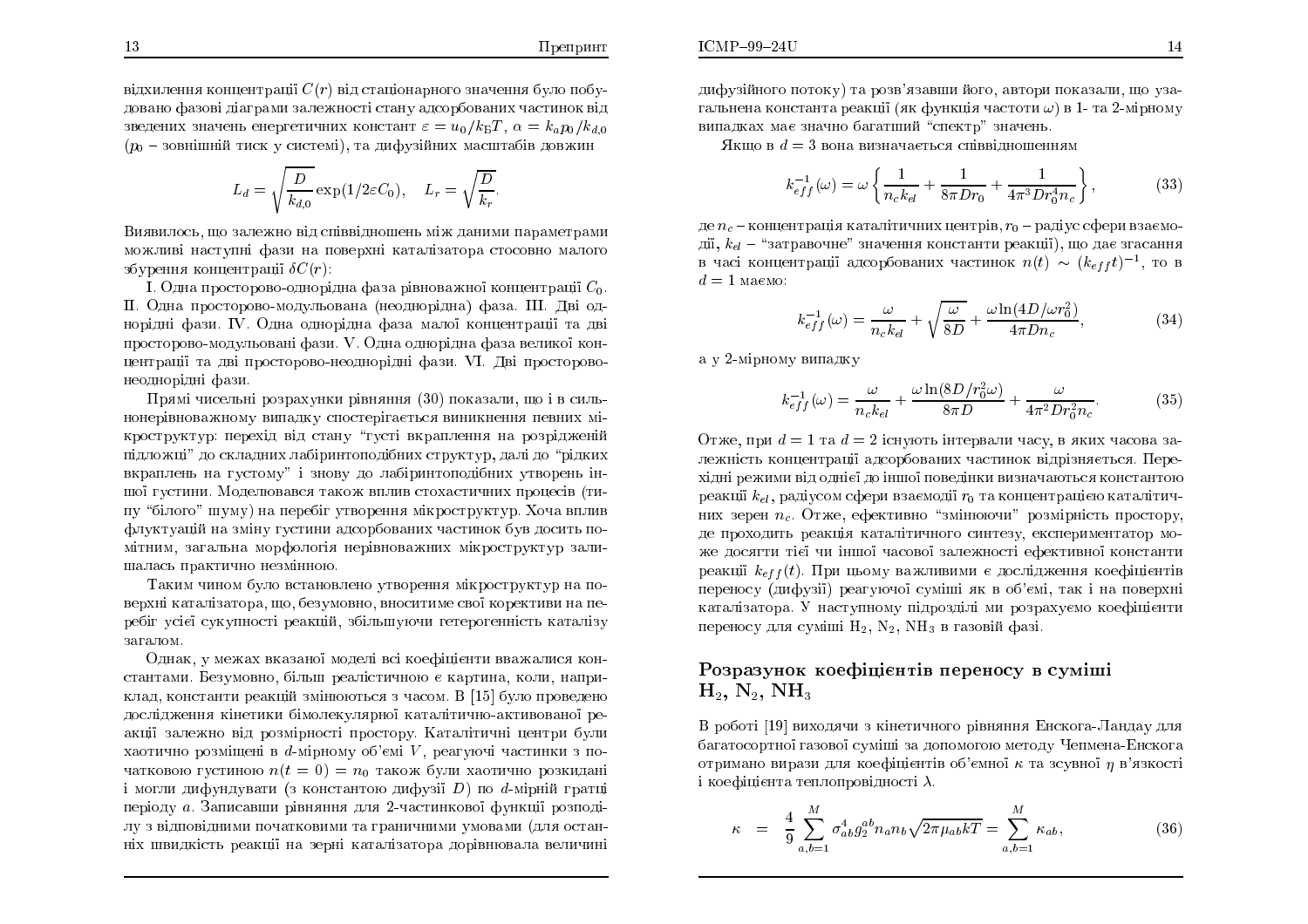$$
\eta = \frac{3}{5}\kappa + \left(\frac{1}{2}\sum_{a=1}^{M} n_a B_a(0) + \frac{4\pi}{15} \sum_{a,b=1}^{M} \sigma_{ab}^3 g_2^{ab} n_a n_b \frac{\mu_{ab}}{m_b} B_b(0)\right) kT, (37)
$$
  

$$
\lambda = \sum_{a,b=1}^{M} \frac{3k \kappa_{ab}}{m_a + m_b} - \sqrt{2k^3} T \left(\frac{5}{4} \sum_{a=1}^{M} \frac{n_a}{\sqrt{m_a}} [A_a(1) - A_a(0)] + (38)
$$
  

$$
\frac{2\pi}{3} \sum_{a,b=1}^{M} \sigma_{ab}^3 g_2^{ab} \frac{n_a n_b}{m_a + m_b} \left[\frac{3\mu_{ab}}{\sqrt{m_b}} A_b(1) - \sqrt{m_b} A_b(0)\right] \right),
$$

де  $\sigma_{ab} = (\sigma_a + \sigma_b)/2$ ,  $\sigma_a$ ,  $\sigma_b$  – діаметри частинок сортів *а* та  $b$ ,  $g_2^{ab}$  – значення парної функції розподілу на контакті,  $n_a$  — концентрація частинок сорту  $a, \mu_{ab}=m_a m_b/(m_a+m_b)$  – приведена маса,  $k$  – стала Больцмана,  $T$  – абсолютна температура,  $A_a(0)$ ,  $A_a(1)$ ,  $B_a(0)$  – коефіцієнти, що виникають при розкладі поправки до функці<mark>ї</mark> розподілу в ряд по поліномах Соніна-Лагера.<br>-

Одержані вирази можна застосувати до розрахунку коефіцієнтів переносу трисортної суміші  $\rm H_2, N_2, NH_3$ , використовуючи ті чи інші модельні потенціали міжчастинкової взаємодії.<br>————————————————————

Щоб обчислити величини  $A_a(0), A_a(1), B_a(0)$  необхідно мати так звані  $\Omega$ -інтеґрали, які залежать від конкретного вигляду потенціала взаємодії. Розрахунки проводилися для двох потенціалів – потенціала твердих кульок (H.S.) і потенціала Ленарда-Джонса (L.J.).

Діаметри твердих кульок були розраховані з експерименталь<mark>-</mark> них даних  $[20]$  по в'язкості чистих розріджених газів  $\rm H_2,\ N_2,\ NH_3.$ Для температури  $T = 723.15$  K, при якій проводились розрахунки коефіцієнтів переносу,  $\sigma_a$  виявилися такими:  $\sigma_{\text{H}_2} = 2.515 \text{\AA}$ ,  $\sigma_{\rm N_2} = 3.413 \text{\AA}$ ,  $\sigma_{\rm NH_3} = 3.373 \text{\AA}$ . Взаємодію дипольних молекул (моле кули аміаку є дипольними) можна змоделювати ефективним потенціалом Ленарда-Джонса [21], параметри якого залежать від температури  $\sigma = \sigma(T), \ \varepsilon = \varepsilon(T).$  В [21] наведено температурні залежності ефективних  $\sigma(T), \varepsilon(T)$  для деяких молекул. Для аміаку їх задано в інтервалі  $T= 275 \div 550$  К. Значення  $\sigma(T)$  і  $\varepsilon(T)$  для температури, при якій проводились розрахунки коефіцієнтів переносу, було знайдено шляхом екстраполювання. Отже, параметри для потенціала Ленарда-Джонса такі:  $\sigma_{H_2} = 2.947\text{\AA}$ ,  $\varepsilon_{H_2} = 32.02 \text{ K}$ ,  $\sigma_{N_2} = 3.664\text{\AA}$ ,  $\varepsilon_{N_2} = 95.92 \text{ K}, \, \sigma_{NH_3}(T) = 3.38 \text{\AA}, \, \varepsilon_{NH_3}(T) = 324.0 \text{ K} \text{ (екстрапohobba-}$ ні значення).

На рис. 3–5 подано залежності коефіцієнтів переносу  $\kappa, \, \eta, \, \lambda$  від процентного вмісту аміаку  $x_{\rm NH_3}$  (по концентрації) при трьох фіксованих значеннях тиску  $p = 70, p = 110$  і  $p = 150$  атм. і при температурі  $T = 723.15\,$  K  $\,(450^o\rm{C})$ . Концентрації водню й азоту в суміші відносяться як 3:1, згідно зі стехіометрією реакції синтезу аміаку.<br>П На рис. 3 представлено об'ємну в'язкість. Зі збільшенням тиску  $\kappa$ зростає. Позначення  $(\rm H.S)$  відповідає моделі твердих кульок, а  $(\rm L.J.)$ означає, що для розрахунку  $\kappa$  використовувались параметри  $\sigma_a$  потенціала Ленарда-Джонса. Оскільки у формулу для  $\kappa$  потенціал взаємодії не входить явно, то залежність, розраховану на основі моделі твердих кульок, слід вважати точнішою. Рис. 4, 5 подають залежності для  $\eta$  і  $\lambda$ . Криві для різних тисків майже збігаються, тобто коефіцієнти  $\eta$  і  $\lambda$  дуже слабо залежать від тиску в досліджуваній області. Як видно з рисунків різні моделі дають близькі значення<br>—  $\eta,$  але різний характер залежності від вмісту аміаку. Для моделі твердих кульок вона зростає, а для моделі L.J. ледь помітно спадає. Для коефіцієнта теплопровідності, навпаки – характер кривих одинаковий, зате результати для різних моделей різняться між собою приблизно на 16%. Надзвичайно важливою задачею є розрахунок<br>. коефіцієнтів переносу взаємної дифузії, в'язкості, теплопровідності для  $H_2$ ,  $N_2$ ,  $NH_3$ ,  $H$ ,  $N$ ,  $NH$ ,  $NH_2$  в конденсатній фазі, а також поверхневої дифузії адсорбованих атомів, радикалів і продуктів реакцій:  $\rm{H}_{2ad},\ \rm{N}_{2ad},\ \rm{H}_{ad},\ \rm{NH}_{ad},\ \rm{NH}_{2ad},\ \rm{NH}_{3ad}$  на поверхні каталізатора. для цього необхідно строго сформулювати задачу взаємоді<mark>ї</mark> суміші із поверхнею каталізатора на основі квантово-статистичної теорії<br>. взаємодіючих частинок.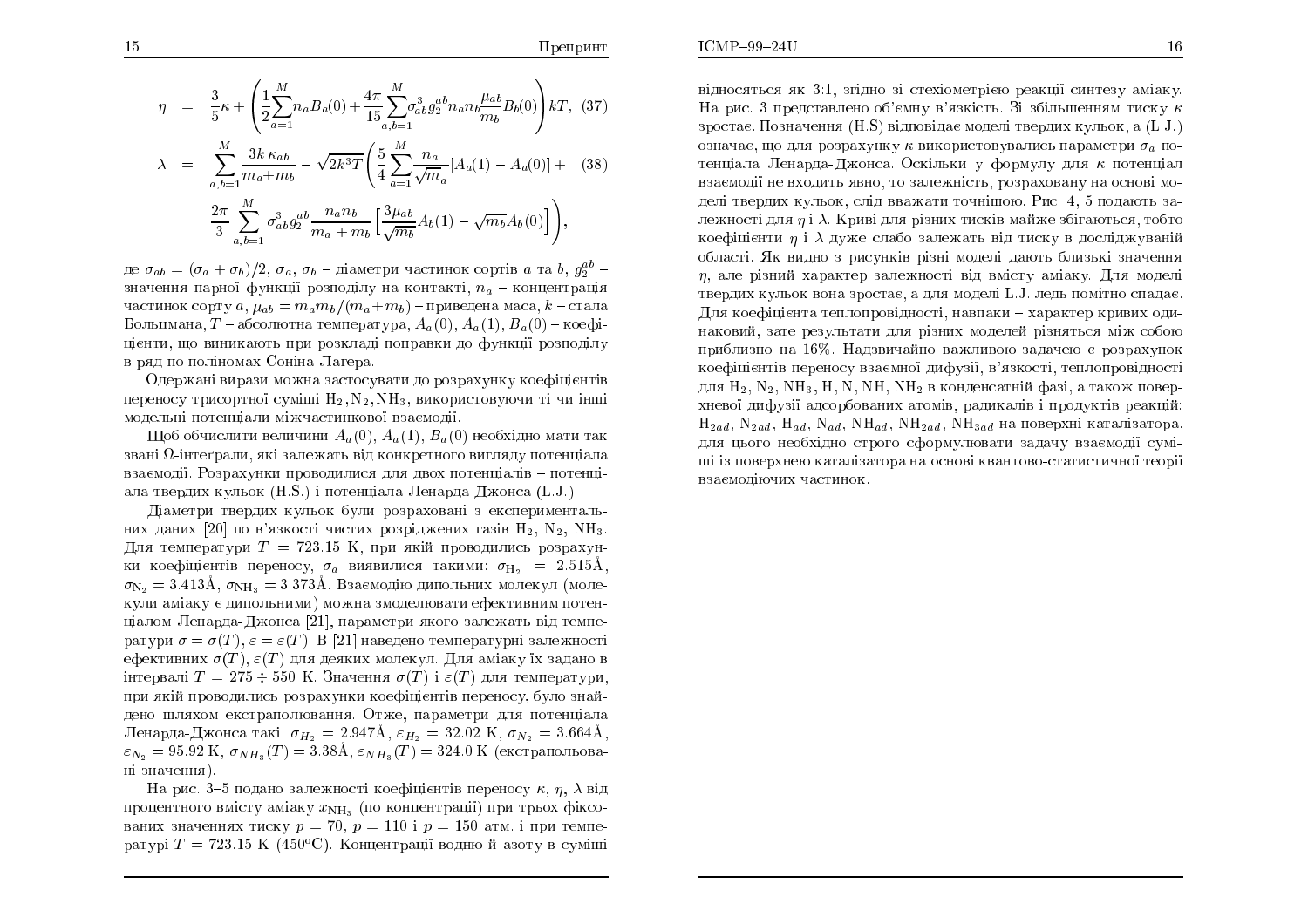

Рис. 3. Коефіцієнт об'ємної в'язкості суміші  $\rm H_2,\, N_2,\, NH_3.$ 



Рис. 4. Коефіцієнт зсувної в'язкості суміші  $\rm H_2,\, N_2,\, NH_3.$ 



Рис. 5. Коефіцієнт теплопровідності суміші  $\rm H_2,\, N_2,\, NH_3.$ 

## Кінетика електронів та дифузія атомів газу в системі"метал – ад ${\rm cop}$ бат – газ"

Процеси адсорбції, десорбції, дифузії атомів, іонів, полярних та маг-<br>. нітних молекул чи кластерів на поверхні металів, діелектриків, на-<br> півпровідників відіграють одну з центральних ролей для розвитку наноструктурних, тонкоплівкових технологій у мікро- і оптоелектроніці. Такі процеси є важливі в отримані тонкоплівкових структур, острівцевих ланцюжкових структур, квантових точок, надрешіток, самоорганізуючих адсорбатів [22-25]. Дифузійні процеси, механізми адсорбції, десорбції є визначальними також в каталітичних реакці-<br>— не одининить половинан [1–7] отвинанно одонавенно билого лини ях на активних поверхнях  $\left[ 1\text{-}7 \right]$ , структура, електронна будова, яких у цих процесах відіграють центральну роль. Такі процеси та явища є об'єктами інтенсивних експериментальних та теоретичних досліджень у фізиці поверхні твердого тіла. Сучасні експериментальні методи досліджень: скануюча тунельна мікроскопія  $\rm (CTM),$  скануюча тунельна спектроскопія ( $\operatorname{CTC}),$  польова іонна мікроскопія  $(\mathrm{HIM}),$ їх модифікації дають все більш детальну інформацію про електрон-<br>С ну будову, дифузійні процеси, структурні перетворення на поверхні металів, діелектриків, напівпровідників, високотемпературних над-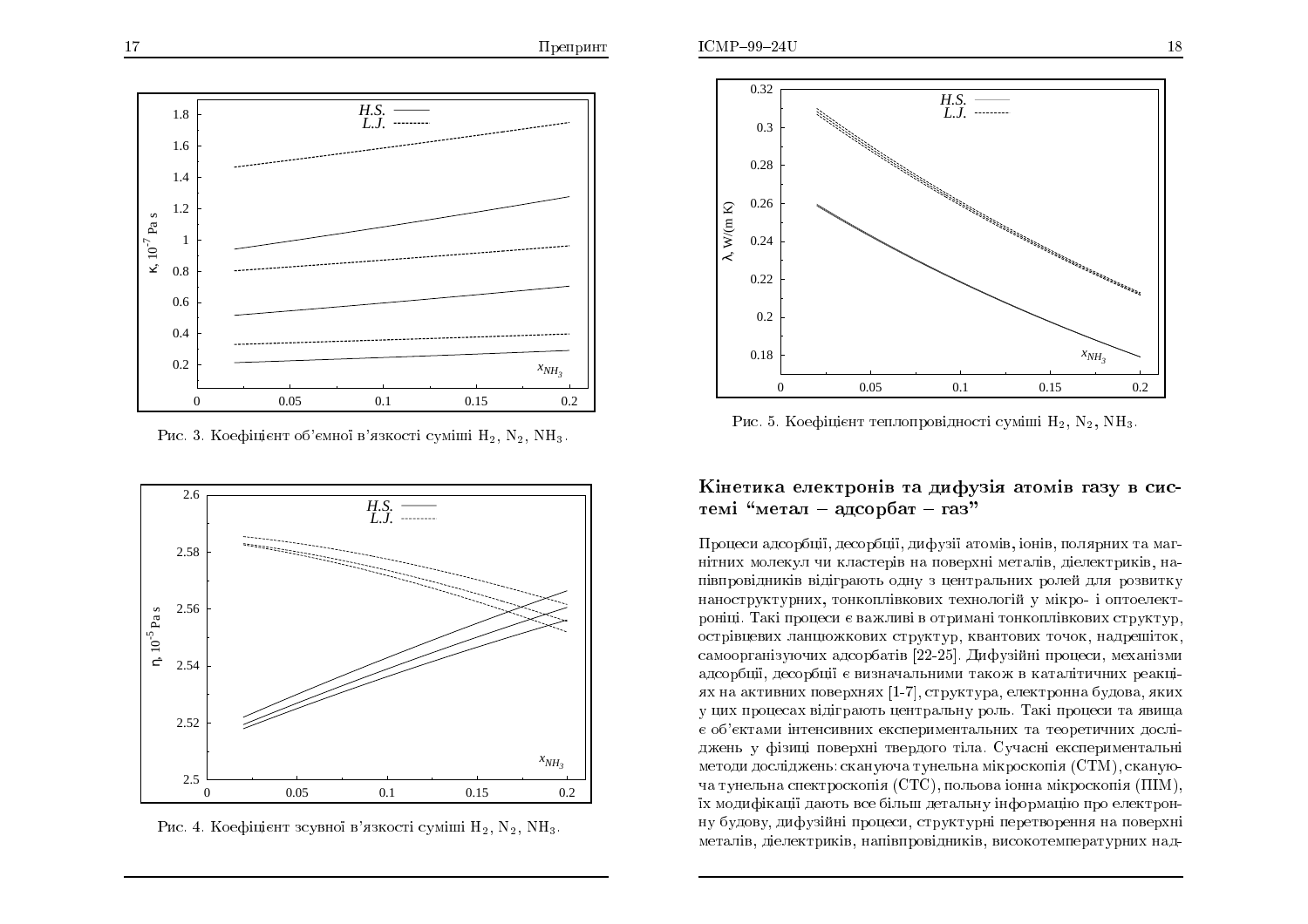провідників [26-41]. Очевидно, що процеси переносу атомів, молекул на поверхні твердого тіла, не залежно від того чи проводяться<br>~ СТМ дослідження, надзвичайно сильно залежать, як від характе-<br>py passyonin viw www. wo yowww. yazy wwory win yopyizwin ру взаємодій між ними, що можуть мати дипольний, магнітний ха-<br>рандар дан і від аданн діоданняю дараматілюї, фараматтілюї да рактер, так і від стану підложки: парамагнітної, феромагнітної та іншої. Крім того, для таких просторово - неоднорідних систем актуальними є проблеми опису квантових процесів переносу на малих часах з врахуванням початкових станів та немарківських ефектів пам'яті. Один із підходів отримання квантових кінетичних рівнянь з врахуванням початкових станів та немарківських ефектів пам'яті розвинутий на основі змішаних функцій Гріна в [42-44].

Вивчення характеру взаємодій, електронної структури, структурних перетворень атомів, молекул на поверхні твердого тіла є ÏÓÎÏ×ÎÏÀ ÒÏÂÌÅÍÏÀ ÓÕÞÁÓÎÏ§ ÔÅÏÒ§ ÈÅÍÏÓÏÒÂ§. <sup>÷</sup> ÏÓÎÏ× §§ ÌÅÖÉÔØ метод функціоналу густини Кона-Шона [45-47], метод молекулярних орбіталей [48,49] та інші їх модифікації [50-57]. Підхід [58], що грунтується на методі колективних змінних [59] дає можливість на мікроскопічному рівні враховувати ефекти екранування в структурних функціях розподілу частинок (електронів, атомів, молекул) в просторово-неоднорідних системах. Проблеми опису коливних, орієнтаційних станів взаємодіючих груп атомів, молекул на поверхнях<br>——————————————————— твердих тіл розглядались в [60,61]. Пов'язані з цим процеси переносу атомів, молекул на поверхні твердих тіл описуються на основі теорії поверхневої дифузії  $[62\text{-}64],$  кінетичних рівнянь  $[65].$ 

У даній частині ми представимо узагальнені рівняння переносу<br>І для узгодженого опису електронних кінетичних та атомних дифузійних процесів у системі "метал - адсорбат - газ". Для цього буде використано метод нерівноважного статистичного оператора Зубарєва<br>Геолік  $[66,\!41]$  і отримано кінетичне рівняння для одноелектронної матриці густини та пов'язані з ним узагальнені рівняння дифузії для адсорбованих та неадсорбованих атомів газу на поверхні металу. Такі рівняння будуть розглянуті як для сильно, так і для слабо нерівноважних процесів. Такі рівняння будуть розглянуті як для сильно, так і для слабо нерівноважних процесів і можуть бути мікроскопічною основою опису каталітичних процесів на поверхні металу з<br>. врахуванням електрон-іон- молекулярних взаємодій.<br>П

Для послідовного опису процесів електронного тунелювання між вістрям і поверхнею металу з адсорбованими на ній атомами газу необхідно врахувати цілий ряд характерних особливостей пов'язаних з ефектами екранування, поверхневої дифузії. Будемо розглядати систему "метал - адсорбат - газ ". Нехай при взаємодії атомів чи молекул газу з поверхнею металу частина їх адсорбується. Позначимо<br>М  $N_a$  – повне число атомів сорту  $a$  не адсорбованих, а  $N_{\bar a}$  – число адсорбованих атомів на поверхні металу.  $N_e$  – повне число електронів,  $N_s$  – число поверхневих іонів металу. Повний гамільтоніан представимо у вигляді :

$$
H = H_e + H_i^{int} + H_a + H_a^{int} + \sum_{\substack{a,l,\bar{a} \\ 1 \leq f \leq N_{\alpha}}} U_{\alpha}(z_f),
$$
 (39)

де  $H_a$ - гамільтоніан газової підсистеми, що розглядається як класична система взаємодіючих частинок;  $H^{int}_a$  - гамільтоніан, що описує взаємодію атомів газу з електронами, іонами поверхні металу та адсорбованими атомами;  $H_i^{int}$  - гамільтоніан, що описує взаємодію адсорбованих атомів газу з іонами поверхні металу ;  $H_e$  - гамільтоніан електронної підсистеми;  $U_\alpha(z_f)$  — неоднорідний ефективний потенціал поверхні, що формується колективними ефектами в напівобмеженому середовищі – металі.<br>-

Оскільки ми будемо досліджувати кінетику електронної підсистеми поверхні і дифузійні процеси атомів газу, адсорбованих та неадсорбованих на поверхні, то в гамільтоніані (39) зручно пере<mark>й</mark>ти до представлення вторинного квантування для електронної підсистеми. Для цього необхідно вибрати базисні хвильові функції, які б якісно відображали специфіку нашої системи. Нехай нам відомі роз-<br>. в'язки рівнянь Шредінгера для електрона

$$
\left[ -\frac{\hbar^2}{2m_e} \Delta + V_{e\alpha} (\mathbf{r} - \mathbf{X}_{\alpha}) \right] \psi_{\nu\alpha} (\mathbf{r} - \mathbf{X}_{\alpha}) = \varepsilon_{\nu\alpha} \psi_{\nu\alpha} (\mathbf{r} - \mathbf{X}_{\alpha}), \qquad (40)
$$

в потенціальних полях  $f$ -атома поверхні,  $l$ -атома газу неадсорбованого і адсорбованого. Тут  $\mathbf{X}_{\alpha} = (\mathbf{r}_{\alpha}, \mathbf{R}_{\alpha})$  - просторові координати частинок. Власні функції рівнянь (40) задовольняють умови ортогональності і повнот<mark>и</mark>

$$
\int d\mathbf{R} \varphi_{\nu}^* (\mathbf{r} - \mathbf{R}_j) \psi_{\mu} (\mathbf{r}' - \mathbf{R}_j) = \delta_{\nu \mu},
$$
  

$$
\sum_{\nu} \psi_{\nu}^* (\mathbf{r} - \mathbf{R}_j) \psi_{\nu} (\mathbf{r}' - \mathbf{R}_j) = \delta (\mathbf{r} - \mathbf{r}')
$$

для довільних  $j = 1, ..., N_b, \{ \nu, \mu, \xi \} - \text{cykyunictь квантових чисел}$ задачі і  $\varepsilon_{\nu\alpha} = (E_{\mu}, \, \varepsilon_{\nu}, \, E^{ad}_{\xi}, \, \varepsilon^{v}_{\nu})$  – власні значення енергії електронів. Сукупність функцій  $\psi_{\nu \alpha}(\mathbf{r}-\mathbf{X}_{\alpha}) = (\psi_v(\mathbf{r}-\mathbf{R}_f), \varphi_{\mu}(\mathbf{r}-\mathbf{r}_l), \varphi_{\xi}^{ad}(\mathbf{r}-$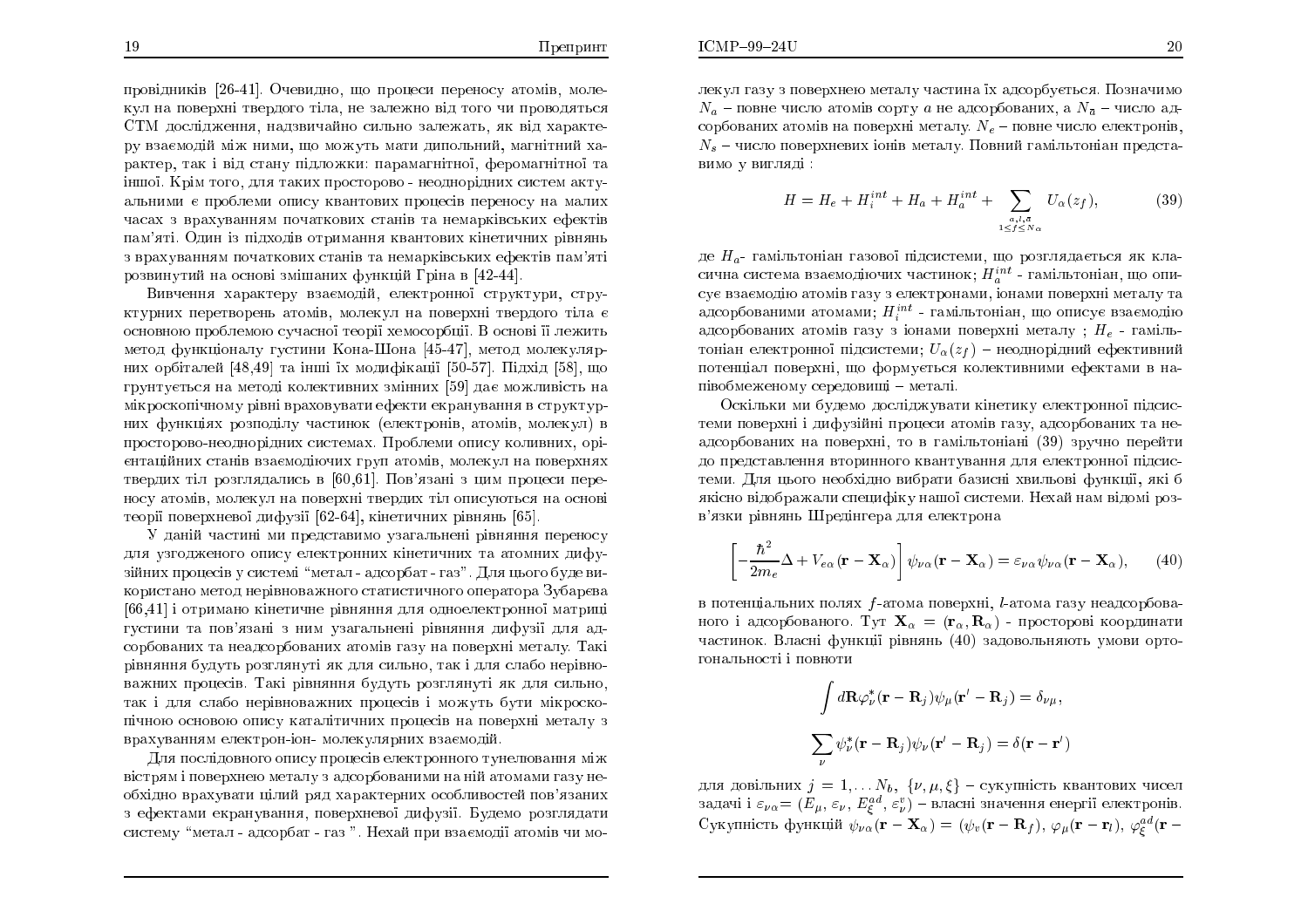$r_l$ ) використаємо в ролі базису для розкладу польових операторів електронів

$$
\hat{\psi}(\mathbf{r}, \mathbf{s}) = \sum_{f=1}^{N_{+}} \sum_{\nu} \sum_{\sigma = \pm \hbar/2} \psi_{\nu}(\mathbf{r} - \mathbf{R}_{f}) \chi_{\sigma}(s) \hat{a}_{f\nu\sigma} \n+ \sum_{l=1}^{N_{a}} \sum_{\mu} \sum_{\sigma = \pm \hbar/2} \varphi_{\mu}(\mathbf{r} - \mathbf{R}_{l}) \psi_{\sigma}(s) \hat{c}_{l\mu\sigma} \n+ \sum_{l=1}^{N_{\bar{a}}} \sum_{\xi} \sum_{\sigma = \hbar/2} \varphi_{\xi}^{ad}(\mathbf{r} - \mathbf{r}_{l}) \chi_{\sigma}(s) \hat{c}_{l\xi\sigma}^{ad},
$$
\n(41)

де  $\chi_{\sigma}(s)$  – хвильові функції оператора спіна електрона,  $\sigma = \pm \hbar/2$  – проекції спіна електрона на вісь квантування, s – спінова коорди-<br>ната.  $\hat{a}_{f\nu\sigma}$ ,  $\hat{c}_{l\mu\sigma}$ ,  $\hat{c}_{l\sigma}^{ad}$  i  $\hat{a}_{f\nu\sigma}^+$ ,  $\hat{c}_{l\sigma}^{+}$ ,  $\hat{c}_{l\sigma}^{(ad)+}$  – оператори знищення і по-<br>родження електронів відп атомі газу,  $\mathbf{R}_l$ -ому адсорбованому атомі на поверхні металу. Тоді гамільтоніан електронної підсистеми у представленні вторинного квантування з вибором  $\hat{\psi}(\mathbf{r},s)$  (41) має вигляд:

$$
H_{e} = \sum_{\alpha,\nu,\sigma} \varepsilon^{\alpha}_{\nu} \hat{n}^{\alpha}_{\nu,\sigma} + \sum_{\alpha,\beta} \sum_{\sigma,\mu,\nu} t^{\alpha\beta}_{\mu\nu} \left( \hat{A}^{+\alpha}_{\nu\sigma} \hat{A}^{\beta}_{\mu\sigma} + \hat{A}^{+\beta}_{\mu\sigma} \hat{A}^{\alpha}_{\nu\sigma} \right) + (42)
$$
  

$$
\sum_{\alpha,\beta \atop \alpha',\beta'} \sum_{\nu \omega \sigma \mu \lambda \sigma'} W^{\nu\mu}_{\omega\lambda}(\alpha,\beta;\alpha',\beta') \hat{A}^{+\alpha}_{\nu\sigma} \hat{A}^{+\beta}_{\mu\sigma'} \hat{A}^{\alpha'}_{\lambda\sigma'} \hat{A}^{\beta'}_{\omega\sigma},
$$

де  $\varepsilon_{\nu}^{\alpha}$  – одноелектронна енергія в полі відповідного атома (поверхні, адсорбованого, неадсорбованого). Оператори  $\hat{A}_{j\nu\sigma}^{+\alpha}$  приймають значення із набору $\hat{a}^+_{f\nu\sigma},\,\hat{c}^+_{l\mu\sigma},\,\hat{c}^{(ad)+}_{l\xi\sigma},$ а $\hat{A}^\alpha_{j\mu\sigma}$ - відповідно із набору $\hat{a}_{f\nu\sigma},$  $\hat{c}_{l\mu\sigma}$ ,  $\hat{c}_{l\epsilon\sigma}^{ad}$ 

$$
\hat{n}^{\alpha}_{\nu\sigma} = \sum_{j=1} \hat{A}^{+\alpha}_{j\nu\sigma} \hat{A}^{\alpha}_{j\mu\sigma}
$$

- оператор густини електронів у полі відповідних атомів;

$$
\varepsilon_v^{\alpha} = \int \psi_{\nu}^{\alpha}(\mathbf{r}) \left( -\frac{\hbar^2}{2m_e} \Delta + U_{\alpha}(z) + V_{\alpha \alpha}(\mathbf{r}) \right) \psi_{\nu}^{\alpha}(\mathbf{r}) d\mathbf{r},
$$

де  $V_{\alpha\alpha}(\mathbf{r})$  – відповідні потенціали електрона в полі іонів металу, адсорбованих і неадсорбованих атомів газу:

$$
t^{\alpha\beta}_{\nu\mu} = \int \psi^{\alpha}_{\nu}(\mathbf{r}) \left( -\frac{\hbar^2}{2m_e} \Delta + V_{\alpha\beta}(\mathbf{r}) + U_{\alpha}(z) \right) \psi^{\beta}_{\mu}(\mathbf{r}) d\mathbf{r}
$$

- матричні елементи гамільтоніана, що описують процеси електронних переходів у полях відповідних атомів та іонів;

$$
W^{\nu\,\mu}_{\omega\lambda}(\alpha\beta;\alpha'\beta')=\frac{1}{2}\int\int\psi^{\alpha}_{\nu}({\bf r})\psi^{\beta'}_{\omega}({\bf r})\frac{e^2}{|{\bf r}-{\bf r}'|}\psi^{\beta}_{\mu}({\bf r}')\psi^{\alpha'}_{\lambda}({\bf r}')d{\bf r}d{\bf r}'
$$

- кулонівський інтеграл відштовхування електронів, зв'язаних з відповідними атомами згідно з (41). Аналіз повного гамільтоніану  $H_e$ (42) електронної підсистеми можна розглядати більш детально, з точки зору процесів гібридизації між електронними станами поверхні та адатомів, ефектів, що породжені міжелектронними взаємодіями. Струм електронів між позиціями 1 та і в системі може бути визначений за рівнянням

$$
J_{lj} = \int Sp(\hat{t}_{lj}(\hat{G}_{lj}^{+-} - \hat{G}_{jl}^{+-}))dE,
$$

де $\hat G_{li}^{+-},\, \hat G_{il}^{+-}$ - спетральні функції часових одно<br/>електронних функцій Гріна, що утворюють матрицю  $\hat{G}_{li}$ 

$$
\hat{G}_{lj}(1,1') = \begin{bmatrix} \hat{G}_{lj}^{++}(1,1') & \hat{G}_{lj}^{+-}(1,1') \\ \hat{G}_{lj}^{-+}(1,1') & \hat{G}_{lj}^{--}(1,1') \end{bmatrix} = \begin{bmatrix} \hat{g}_{lj}^{c}(1,1') & \hat{g}_{lj}^{<}(1,1') \\ \hat{g}_{lj}^{>}(1,1') & \hat{g}_{lj}^{a}(1,1') \end{bmatrix}
$$

з визначеними причинними $\hat{g}^c_{lj},$ антипричинними $\hat{g}^a_{lj}$ та кореляційними  $\hat{g}_{ij}^<$ ,  $\hat{g}_{ij}^>$  функціями Гріна для електронів:

$$
\hat{g}_{lj}^{c,a}(1,1';t_0) = (i\hbar)^{-1} \langle T^{c,a} [\hat{\psi}_{lH}(1), \hat{\psi}_{jH}^+(1')] \rangle^{t_0},
$$
  

$$
\hat{g}_{lj}^>(1,1';t_0) = (i\hbar)^{-1} \langle \hat{\psi}_{lH}(1) \hat{\psi}_{jH}^+(1') \rangle^{t_0},
$$
  

$$
\hat{g}_{jl}^<(1,1';t_0) = -(i\hbar)^{-1} \langle \hat{\psi}_{jH}^+(1') \hat{\psi}_{lH}(1) \rangle^{t_0},
$$

у яких (1) =  $(\mathbf{r}_1, \mathbf{s}_1, t_1)$ , (1') =  $(\mathbf{r}'_1, \mathbf{s}'_1, t'_1)$ .  $\hat{\psi}_{lH}(1)$ ,  $\hat{\psi}_{iH}^+(1')$  - польові оператори електронів у представлені Гейзенберга

$$
\hat{\psi}_{lH}(1) = U(t_0, t)\hat{\psi}_l(\mathbf{r}_1, \mathbf{s}_1)U(t, t_0),
$$

$$
U(t, t_0) = e^{-i/\hbar (t - t_0)H},
$$

 $T^{c,a}$ - оператори хронологічного та антихронологічного часового впорядкування.  $\hat{g}^c_{lj}$ ,  $\hat{g}^a_{lj}$ ,  $\hat{g}^c_{lj}$ ,  $\hat{g}^{\lambda}_{lj}$  визначають запізнюючі та випереджаючі<br>функції Гріна  $\hat{g}^R_{lj}$ ,  $\hat{g}^A_{lj}$ , співвідношеннями  $\hat{g}^R_{lj} = \hat{g}^c_{lj} - \hat{g}^c_{lj} = \hat{g}^>l}^j_j - \hat{g}^a_{$  $\hat{g}_{1i}^A = \hat{g}_{1i}^c - \hat{g}_{1i}^> = \hat{g}_{1i}^< - \hat{g}_{1i}^a$ . Функції

$$
\hat{G}_{lj}(1,1';t_0)=(i\hbar)^{-1}\langle T_C[\hat{\psi}_{lH}(1),\hat{\psi}^+_{jH}(1')]\rangle^{t_0}
$$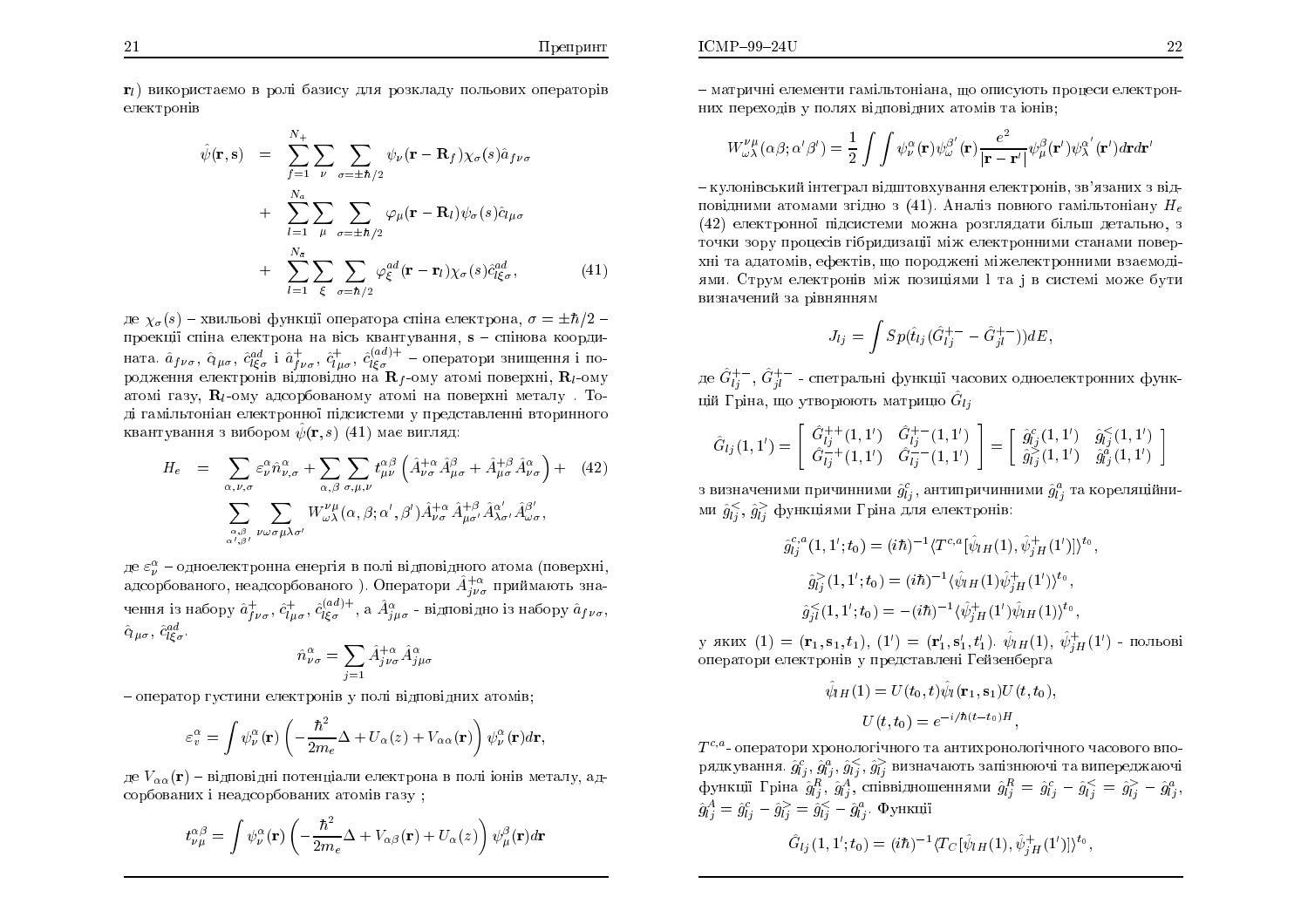$\boldsymbol{i}$ 

 $\overline{24}$ 

задовільняють рівняння типу Дайсона у формалізмі Келдиша [67],<br>Географії  $[42\text{-}44]$ .  $T_C$  - опретор часового впорядкування на контурі Келдиша С [67]. Розрахунок середніх  $\langle \cdots \rangle^{t_0}$  у функціях Гріна проводиться за допомогою нерівноважного статистичного оператора  $\rho(t)|_{t=t_0}$  в початковий момент часу, який взагалі кажучи, необхідно знайти із розв'язку квантового рівняння Ліувілля для нашої системи "метал – адсорбат – газ". При цьому на кінетику електронної підсистеми однозначно будуть впливати дифузійні процеси адсорбованих, деад-<br> сорбованих атомів та неадсорбованих атомів газу. Проблеми засереднення у функціях Гріна за початковими нерівноважними станами детально аналізувались у роботах  $\left[42\text{-}44\right]$ , де був запропонований формалізм змішаних функцій Гріна, як узагальнення формалізму<br>І <u>Келдиша-Швінгера. Такий підхід у нашому випадку дав би можли-</u> вість врахувати вплив дифузійних газових процесів на поверхні на електронні процеси шляхом засереднення у відповідних функціях<br>Г Гріна за допомогою нерівноважного статистичного оператора газо-<br>Сил вої підсистеми в початковий момент часу. Зокрема, на основі [43] можна показати, що кореляційна функція Гріна  $\hat{g}_{jl}^<(1,1';t_0)$  в границі  $t_0 \rightarrow -\infty$  при  $t_1 = t_1'$  рівна одночастинковій матриці густини в  $r_{\text{\tiny{H}}\text{-}$ попставленні  $r$ -представленні

$$
f_{lj}(\mathbf{r}_1, \mathbf{s}_1, \mathbf{r}_1', \mathbf{s}_1', t_1) = -i\hbar \lim_{t_0 \to -\infty} \hat{g}_{jl}^{\leq}(1, 1'; t_0)|_{t_1 = t_1'},
$$

що зв'язує її з тунельним струмом електронів.<br>————————————————————

Для узгодженого опису електронних кінетичних процесів із дифузійними процесами адсорбованих та неадсорбованих атомів газу<br>——————————————————— в системі "метал - адсорбат - газ " ми використаємо метод НСО Зубарєва [42]. Цей метод базується на ідеях Боголюбова скороченого опису нерівноважного стану системи на основі визначеного набору спостережуваних параметрів. У нашому випадку за параметри скороченого опису виберемо нерівноважні середні значення для електронної підсистеми:

$$
\langle \hat{A}^{+\alpha}_{j\nu\sigma} \hat{A}^{\beta}_{l\xi\sigma'} \rangle^t = \text{Sp} \left( \hat{A}^{+\alpha}_{j\nu\sigma} \hat{A}^{\beta}_{l\xi\sigma'} \rho(t) \right), \tag{43}
$$

— нерівноважна одноелектронна матриця густини; середні густини адсорбованих та неадсорбованих на поверхні металу атомів газу:

$$
\langle \hat{n}_{\bar{a}}^{\nu}(\mathbf{R})\rangle^{t} = \mathrm{Sp}\left(\hat{n}_{\bar{a}}^{\nu}(\mathbf{R})\rho(t)\right), \quad \langle \hat{n}_{a}(\mathbf{r})\rangle^{t} = \mathrm{Sp}\left(\hat{n}_{a}(\mathbf{r})\rho(t)\right),\tag{44}
$$

де  $\hat{n}_{\bar{a}}^{\nu}(\mathbf{R})$  – оператор густини атомів газу адсорбованих у стані  $\nu$  на

поверхні металу;

$$
\hat{n}_{\bar{a}}^{\nu}(\mathbf{R}) = \sum_{j}^{N_{\bar{a}}^{ad}} \hat{\psi}_{\nu j}^{+}(\mathbf{R}) \hat{\psi}_{\nu j}(\mathbf{R}),
$$

 $\hat{\psi}^+_{\nu j}(\mathbf{R}), \, \hat{\psi}_{\nu j}(\mathbf{R})$  – оператори породження та знищення в стані  $\nu$  адсорбованих атомів газу на поверхні металу.

$$
\hat{n}_a(\mathbf{r}) = \sum_{j=1}^{N_a} \delta(\mathbf{r} - \mathbf{r}_j)
$$

– мікроскопічна густина числа атомів газу. У  $(43)$ ,  $(44)$  середні значення розраховуютья за допомогою  $\rho(t)$  – нерівноважного статистичного оператора електронів, атомів нашої системи, який задовольняє рівняння Ліувілля:

$$
\frac{\partial}{\partial t}\rho(t) + iL_N\rho(t) = 0,\t\t(45)
$$

 $iL_{N}$  – оператор Ліувілля, що відповідає повному гамільтоніану (39).  ${\mathrm B}iL_N$  можна виділити "класичну" і "квантову" частини

$$
iL_N = iL_N^{cl} + iL_N^{qun},
$$
  
\n
$$
L_N^{cl} = \sum_{j=1}^{N_a} \frac{\mathbf{p}_j}{m_a} \frac{\partial}{\partial \mathbf{r}_j} - \frac{1}{2} \sum_{j \neq j'}^{N_a} \frac{\partial}{\partial \mathbf{r}_j} V_{aa}(|\mathbf{r}_j - \mathbf{r}_{j'}|) \left(\frac{\partial}{\partial \mathbf{p}_j} - \frac{\partial}{\partial \mathbf{p}_{j'}}\right)
$$
  
\n
$$
- \sum_{j,\beta,f}^{N_a,N_\beta} \frac{\partial}{\partial \mathbf{r}_j} \left(V_{a\beta}(\mathbf{r}_j, \mathbf{R}_f) + U_a(z_j)\right) \frac{\partial}{\partial \mathbf{p}_j}
$$

– класична частина оператора Ліувілля, що відповідає взаємодіючому газу. Величина  $V_{a \beta}(\mathbf{r}_j, \mathbf{R}_f)$  – потенціали взаємодії атома газу з іншими атомами системи.<br>'

$$
i\hat{L}_N^{qun}\hat{A} = \frac{1}{i\hbar} \left[ \hat{A}, H_e + H_i^{int} + H_a^{int} + U \right]
$$

– квантова частина оператора Ліувілля. Нерівноважний статистичний оператор електронів, атомів системи "'метал - адсорбат - газ" нормований на одиницю  $\mathrm{Sp}\rho(t)$  = 1, де  $\mathrm{Sp}(\dots)$  означає<br>— 1,  $(d_n)^Na$  $\prod_{\alpha} \int \frac{(dx)^{N\alpha}}{N_{\alpha}!(2\pi\hbar)^{3N\alpha}} {\rm Sp}_{(\nu,\xi,\sigma)}(\ldots), \ dx = d{\bf r} d{\bf p}, \ N_{\alpha} = \{ N_a, N_{\bar a}, N_e, N_s, N_v \},$  $\mathrm{Sp}_{(\nu,\xi,\sigma)}$  – сумування по всіх значеннях спінів та інших квантових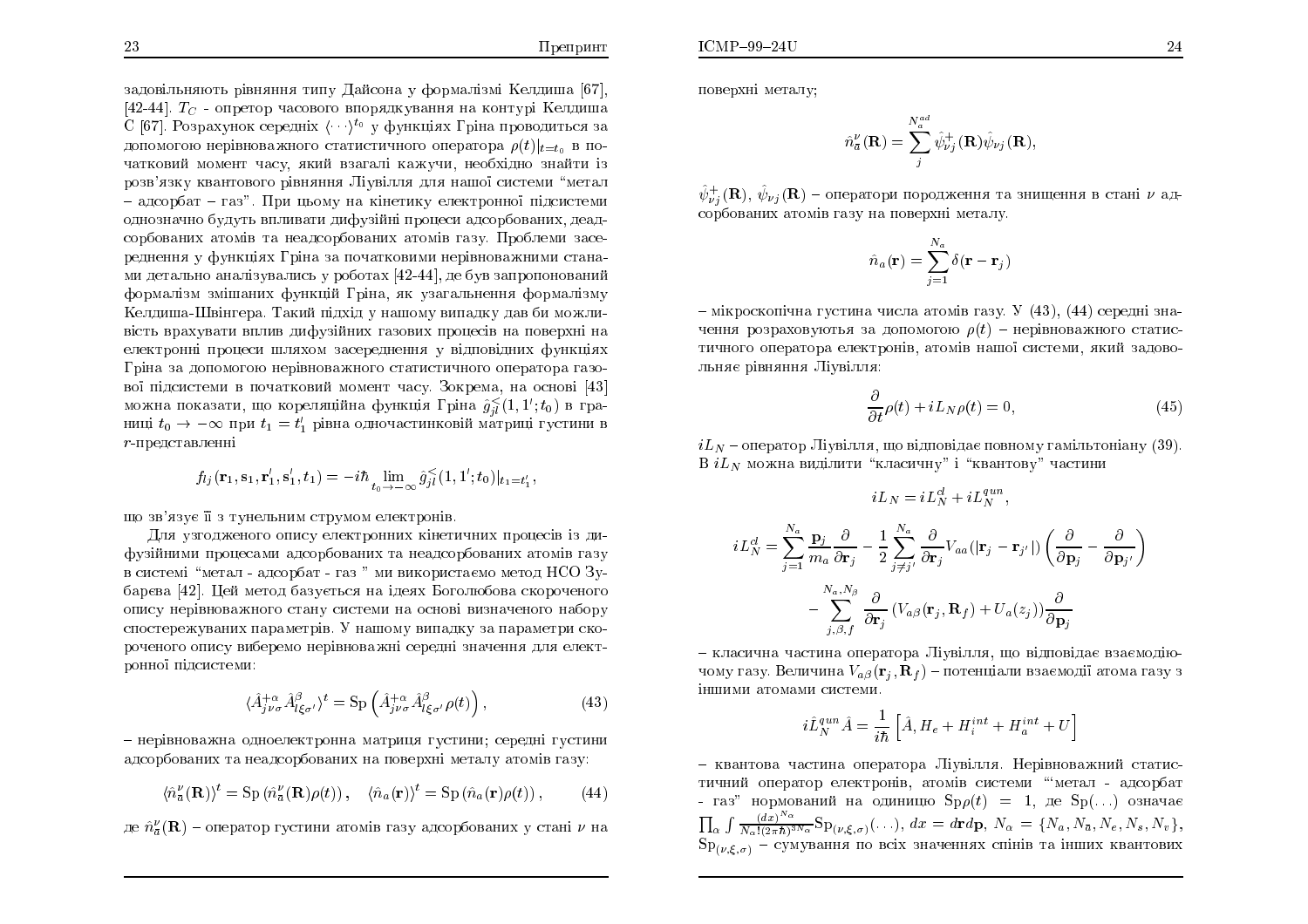$ICMP-99-24U$ 

числах. Для знаходження нерівноважного статистичного оператора  $\rho(t)$  необхідно сформулювати граничну умову. Використовуючи метод, запропонований в [42,66], будемо шукати розв'язки рівняння  $(45)$ , що залежать від часу лише через середні значення набору спостережуваних величин. Для цього введемо у праву частину рівняння Ліувілля нескінченно мале джерело, яке порушує симетрію рівняння відносно інверсії часу і відбирає потрібні запізнюючі розв'язки [42,66]. Таким чином, будемо виходити з рівняння

$$
\left(\frac{\partial}{\partial t} + iL_N\right)\rho(t) = -\varepsilon\left(\rho(t) - \rho_q(t)\right),\tag{46}
$$

де ε → +0 після граничного термодинамічного переходу. Допоміж-<br>ний кразівівноважний статистиций оператор в (t) визнащається з ний квазірівноважний статистичний оператор  $\rho_q(t)$  визначається з умов екстремуму інформаційної ентропії системи при збереженні<br>``` умови нормування  ${\rm Sp}\rho_q(t)=1$  і фіксованих значеннях параметрів скороченого опису. У нашому випадку цими параметрами є (43),  $(44)$ , тоді стандартним шляхом  $\left[42,66\right]$  отримуємо вираз для квазірівноважного статистичного оператора:

$$
\rho_q(t) = \exp\left\{-\Phi(t) - \beta \left(H - \sum_{l,l'} b(l,l';t)\hat{N}_{ll'} - (47)\right)\right\}
$$

$$
\sum_a \int d\mathbf{r} \mu_a(\mathbf{r};t)\hat{n}_a(\mathbf{r}) - \sum_{\bar{a}\nu} \int d\mathbf{R} \mu_{\bar{a}}^{\nu}(\mathbf{R};t)\hat{n}_{\bar{a}}^{\nu}(\mathbf{R})\right\},
$$

ÄÅ

$$
\Phi(t) = \ln \mathrm{Sp} \exp \left\{-\beta \left(H - \sum_{l,l'} b(l,l';t) \hat{N}_{ll'} - \sum_{a'} \int d\mathbf{r} \mu_a(\mathbf{r};t) \hat{n}_a(\mathbf{r}) - \sum_{\bar{a}\nu} \int d\mathbf{R} \mu_{\bar{a}}^{\nu}(\mathbf{R};t) \hat{n}_{\bar{a}}^{\nu}(\mathbf{R})\right)\right\}
$$

- функціонал Масьє-Планка, що визначається з умови нормування  $\rho_q\left(t\right)$ . Параметри  $b(l,l';t),\,\mu_a({\bf r};t),\,\mu_{\bar{a}}^{\nu}({\bf R};t)$  визначаються з умов самоузгодження ;

$$
\langle \hat{N}_{ll'} \rangle^t = \langle \hat{N}_{ll'} \rangle_q^t, \quad \langle \hat{n}_a(\mathbf{r}) \rangle^t = \langle \hat{n}_a(\mathbf{r}) \rangle_q^t, \quad \langle \hat{n}_a^{\nu}(\mathbf{R}) \rangle^t = \langle \hat{n}_a^{\nu}(\mathbf{R}) \rangle_q^t, \quad (48)
$$

і означають, що  $\mu_a({\bf r}; t)$  – локальний хімічний потенціал атома газу,  $\mu_{\bar a}^{\nu}({\bf R};t)$  – локальний хімічний потенціал адсорбованого атома в стані  $\nu$  на поверхні металу,  $\beta = \frac{1}{k_B T}$ ,  $k_B$  – постійна Больцмана,  $T$  – рівноважне значення температури. Тут

$$
\hat{N}_{ll'} = \hat{A}_l^+ \hat{A}_{l'},
$$

l, l' позначають сукупність індексів  $\{\alpha, j\nu\sigma\}$ ;  $\langle (\ldots) \rangle_q^t = \text{Sp}(\ldots)\rho_q(t)$ . Використавши далі загальну схему методу НСО з врахуванням проектування  $[42,66]$  і структуру  $\rho_q\left(t\right)\,\left(47\right),\,$ з рівняння  $\left(46\right)$  отримаємо вираз для нерівноважного статистичного оператора:

$$
\rho(t) = \rho_q(t) +
$$
\n
$$
\sum_{ll'} \int_{-\infty}^{t} e^{\epsilon(t'-t)} T(t, t') \int_{0}^{1} d\tau \rho_q^{\tau}(t') I_N(l, l'; t') \rho_q^{1-\tau}(t') \beta b(l, l'; t') dt' +
$$
\n
$$
\sum_{a} \int d\mathbf{r} \int_{-\infty}^{t} e^{\epsilon(t'-t)} T(t, t') \int_{0}^{1} d\tau \rho_q^{\tau}(t') I_a(\mathbf{r}; t') \rho_q^{1-\tau}(t') \beta \mu_a(\mathbf{r}; t') dt' +
$$
\n
$$
\sum_{\tilde{a}\nu} \int d\mathbf{R} \int_{-\infty}^{t} e^{\epsilon(t'-t)} T(t, t') \int_{0}^{1} d\tau \rho_q^{\tau}(t') I_a^{\nu}(\mathbf{R}; t') \rho_q^{1-\tau}(t') \beta \mu_a^{\nu}(\mathbf{R}; t') dt',
$$
\n(49)

$$
\text{Re } T(t, t') \ = \ \exp \left\{ - \int\limits_{t'}^t (1 - \mathcal{P}_q(t'')) i L_N \, dt'' \right\} \ - \ \text{oneparop ebojindi } \ 3
$$

врахуванням проектування.  ${\mathcal P}_q(t)$  – проекційний оператор Кавасакі-Гантона, який діє на статистичні оператори і має властивості  $\mathcal{P}_q(t) \rho(t') \ =\ \rho_q(t), \ \mathcal{P}_q(t) \rho_q(t') \ =\ \rho_q(t), \ \mathcal{P}_q(t) \mathcal{P}_q(t') \ =\ \mathcal{P}_q(t).$  Bin noв'язаний із  $\mathcal{P}(t)$  – проекційним оператором Морі співвідношенням:

$$
\mathcal{P}_q(t)\hat{A}\rho_q(t) = \int\limits_0^1 d\tau (\rho_q)^\tau \mathcal{P}(t)\hat{A}\rho'_q(t)^{1-\tau}
$$

$$
\mathcal{P}(t)\hat{A} = \langle \hat{A} \rangle_q^t + \sum_{l,l'} \frac{\delta \langle \hat{A} \rangle_q^t}{\delta \langle \hat{N}_{ll'} \rangle^t} (\hat{N}_{ll'} - \langle \hat{N}_{ll'} \rangle^t) \n+ \sum_a \int d\mathbf{r} \frac{\delta \langle \hat{A} \rangle_q^t}{\delta \langle \hat{n}_a(\mathbf{r}) \rangle^t} (\hat{n}_a(\mathbf{r}) - \langle \hat{n}_a(\mathbf{r}) \rangle^t) \n+ \sum_{\bar{a}\nu} \int d\mathbf{R} \frac{\delta \langle \hat{A} \rangle_q^t}{\delta \langle \hat{n}_a^{\nu}(\mathbf{R}) \rangle^t} (\hat{n}_a^{\nu}(\mathbf{R}) - \langle \hat{n}_a^{\nu}(\mathbf{R}) \rangle^t).
$$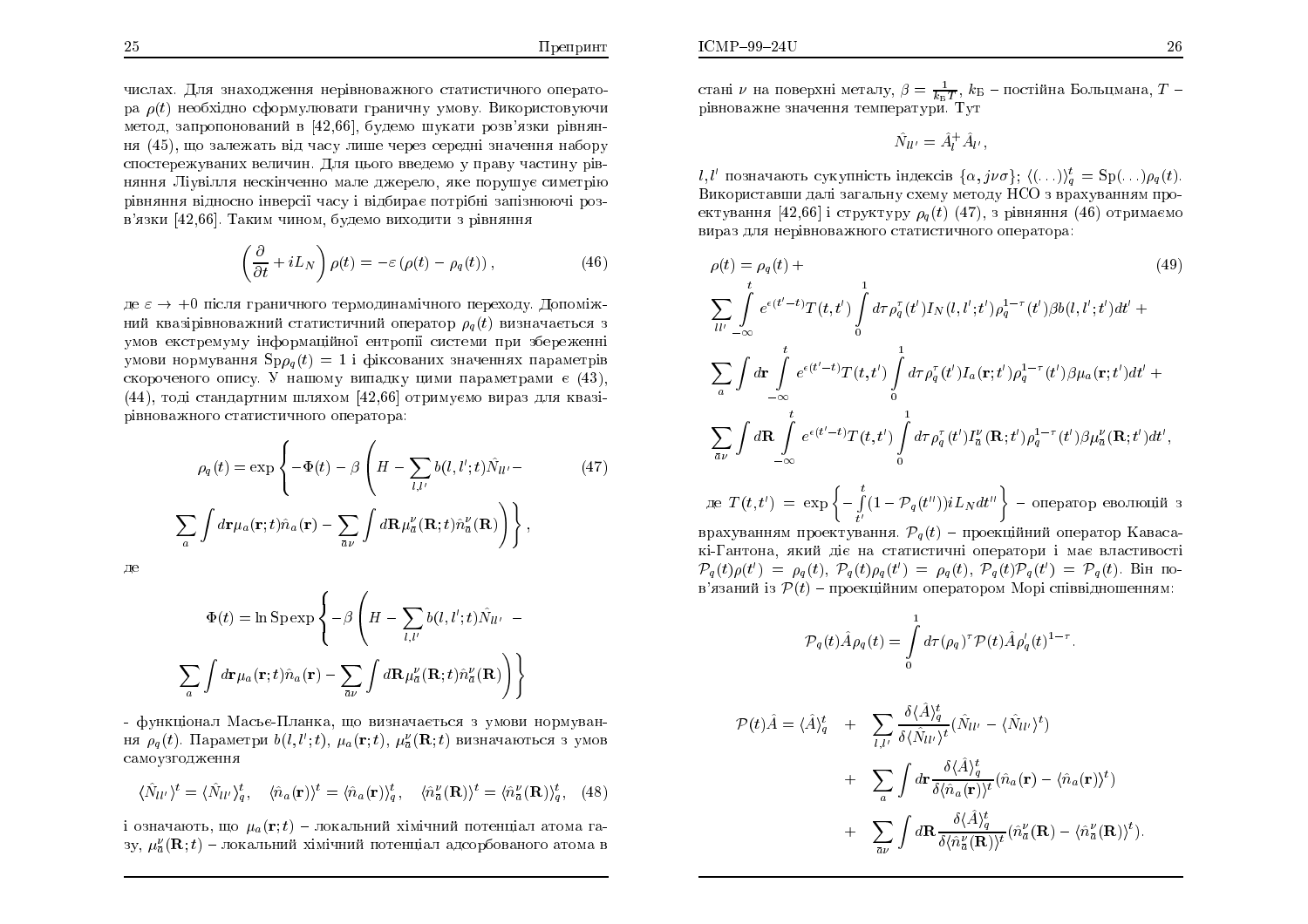$\mathcal P$  діє на оператори і задовольняє проекційні властивості:  $\mathcal{P}(t)\hat{n}_a(\mathbf{r}) = \hat{n}_a(\mathbf{r}), \ \mathcal{P}(t)\hat{N}_{ll'} = \hat{N}_{ll'}, \ \mathcal{P}(t)\hat{n}_{\bar{a}}(\mathbf{R}) = \hat{n}_{\bar{a}}(\mathbf{R}), \ \mathcal{P}(t)\mathcal{P}(t') =$  $\mathcal{P}(t), \mathcal{P}(t)(1 - \mathcal{P}(t)) = 0.$ 

$$
I_N(l, l'; t') = (1 - \mathcal{P}(t')) \hat{N}_{ll'},
$$
  
\n
$$
I_a(\mathbf{r}; t') = (1 - \mathcal{P}(t')) \dot{\hat{n}}_a(\mathbf{r}),
$$
  
\n
$$
I_a^{\nu}(\mathbf{R}; t') = (1 - \mathcal{P}(t')) \dot{\hat{n}}_a^{\nu}(\mathbf{R})
$$
\n(50)

- узагальнені потоки,  $\dot{\hat{N}}_{ll'} = \frac{1}{i\hbar} [\hat{N}_{ll'}, H], \dot{\hat{n}}_a(\mathbf{r}) = i L_N^{cl} \hat{n}_a(\mathbf{r}) = \frac{1}{m} \nabla \cdot$  $\hat{\mathbf{p}}_a(\mathbf{r}), \ \hat{\mathbf{p}}_a(\mathbf{r}) = \sum_{i=1}^{N_a} \mathbf{p}_i \delta(\mathbf{r}-\mathbf{r}_i)$  – мікроскопічна густина імпульсу aromin razy,  $\dot{\hat{n}}_{\bar{\sigma}}^{\nu}(\mathbf{R}) = \frac{1}{i\hbar} [\hat{n}_{\bar{\sigma}}^{\nu}(\mathbf{R}), H].$ 

Таким чином, отримано загальний вираз для нерівноважного статистичного оператора  $\rho(t)$  електронів та атомів у системі "метал - адсорбат - газ" для вибраного набору параметрів скороченого опису (43), (44). Він залежить від узагальнених потоків (50), які описують дисипативні процеси переносу в системі. Оскільки, згідно з принципом скороченого опису  $\rho(t)$  є функціоналом параметрів  $\langle N_{ll'}\rangle^t$ ,  $\langle \hat{n}_a(\mathbf{r})\rangle^t$ ,  $\langle \hat{n}_z^{\nu}(\mathbf{R})\rangle^t$  відповідно до умов самоузгоджень (48), то для повноти опису нерівноважних процесів для них необхідно побудувати рівняння переносу. Для отримання таких рівнянь переносу скористаємось тотожностями:

$$
\frac{\partial}{\partial t} \langle \hat{B}_n \rangle^t = \langle i L_N \hat{B}_n \rangle^t = \langle i L_N \hat{B}_n \rangle^t_q + \langle I_B(t) \rangle^t
$$

where  $\hat{B}_n = (\hat{N}_{ll'}, \hat{n}_a(\mathbf{r}), \hat{n}_a^{\nu}(\mathbf{R}))$  and  $I_B(t) = (I_N(l, l'; t), I_a(\mathbf{r}; t)I_{\overline{a}}^{\nu}(\mathbf{R}; t)).$ Виконавши усереднення у правих частинах цих тотожностей з допомогою нерівноважного статистичного оператора (49), отримаємо узагальнені рівняння переносу для одноелектронної матриці густини та середніх значень густин адсорбованих і неадсорбованих атомів газу:

$$
\frac{\partial}{\partial t} \langle \hat{N}_{ll'} \rangle^t = \langle \dot{\hat{N}}_{ll'} \rangle^t_q +
$$
\n
$$
\sum_{j,j' = \infty} \int_{-\infty}^t e^{(\mathbf{t}' - t)} \varphi_{NN}(ll',jj';t,t') \beta b(j,j';t') dt' +
$$
\n
$$
\sum_a \int d\mathbf{r}' \int_{-\infty}^t e^{(\mathbf{t}' - t)} \varphi_{Na}(ll',\mathbf{r};t,t') \beta \mu_a(\mathbf{r}';t') dt' +
$$
\n(51)

$$
\sum_{\bar{a}\nu'}\int d\mathbf{R}'\int\limits_{-\infty}^t e^{\epsilon(t'-t)}\varphi_{N_{\bar{a}}}^{\nu'}(ll',\mathbf{R};t,t')\beta\mu_{\bar{a}}^{\nu'}(\mathbf{R}';t')dt',
$$

$$
\frac{\partial}{\partial t} \langle \hat{n}_a(\mathbf{r}) \rangle^t = \langle \dot{\hat{n}}_a(\mathbf{r}) \rangle_q^t +
$$
\n
$$
\sum_{j,j' = \infty} \int_{-\infty}^t e^{\epsilon(t'-t)} \varphi_{a,N}(\mathbf{r};j,j';t,t') \beta b(j,j';t') dt' +
$$
\n
$$
\sum_b \int d\mathbf{r}' \int_{-\infty}^t e^{\epsilon(t'-t)} \varphi_{ab}(\mathbf{r},\mathbf{r}';t,t') \beta \mu_b(\mathbf{r}';t') dt' +
$$
\n
$$
\sum_{\tilde{a}\nu'} \int d\mathbf{R}' \int_{-\infty}^t e^{\epsilon(t'-t)} \varphi_{a\tilde{a}}^{\nu'}(\mathbf{r},\mathbf{R}';t,t') \beta \mu_{\tilde{a}}^{\nu'}(\mathbf{R}';t') dt',
$$
\n(52)

$$
\frac{\partial}{\partial t} \langle \hat{n}_{\bar{a}}^{\nu}(\mathbf{R}) \rangle^{t} = \langle \dot{\hat{n}}_{\bar{a}}^{\nu}(\mathbf{R}) \rangle_{q}^{t} +
$$
\n
$$
\sum_{j,j',-\infty} \int_{-\infty}^{t} e^{\epsilon(t'-t)} \varphi_{\bar{a},N}(\mathbf{R};j,j';t,t') \beta b(j,j';t') dt' +
$$
\n
$$
\sum_{a} \int d\mathbf{r}' \int_{-\infty}^{t} e^{\epsilon(t'-t)} \varphi_{\bar{a}a}^{\nu}(\mathbf{R},\mathbf{r}';t,t') \beta \mu_{a}(\mathbf{r}';t') dt' +
$$
\n
$$
\sum_{\bar{b}\nu'} \int d\mathbf{R}' \int_{-\infty}^{t} e^{\epsilon(t'-t)} \varphi_{\bar{a}\bar{b}}^{\nu}(\mathbf{R},\mathbf{R}';t,t') \beta \mu_{\bar{b}}^{\nu'}(\mathbf{R}';t') dt',
$$
\n(53)

в яких $\varphi_{NN},\varphi_{aa},\varphi_{\bar a \bar a}^{\nu \nu'},\varphi_{Na},\varphi_{N \bar a}^{\nu'} ,\varphi_{a \bar a}^{\nu'}$  – узагальнені ядра переносу, що описують дисипативні процеси в системі. Ядра переносу побудовані на узагальнених потоках (50) і мають наступну структуру:

$$
\varphi_{BB'}(t,t') = \text{Sp}\left(I_B(t)T(t,t')\int_0^1 d\tau \rho_q^{\tau}(t')I_{B'}(t')\rho_q^{1-\tau}(t')\right),\qquad(54)
$$

Зокрема, ядро переносу  $\varphi_{NN}(ll',jj';t,t')$  описує динамічні дисипативні міжелектронні кореляції потоків, ядро  $\varphi_{aa}(\mathbf{r}, \mathbf{r}'; t, t')$  описує динамічні дисипативні кореляції дифузійних потоків атомів газу,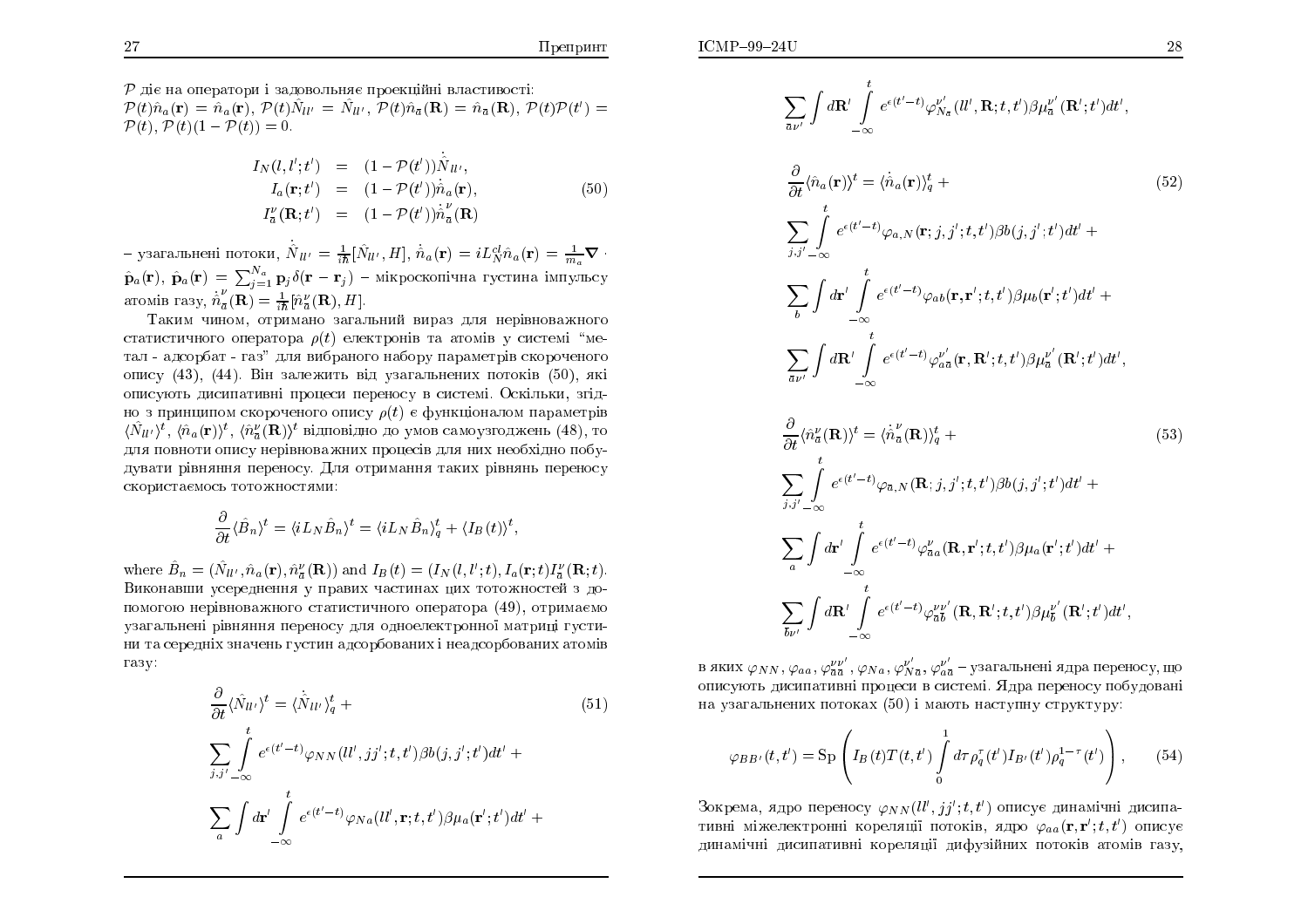і, як буде показано пізніше, це ядро зв'язане з неоднорідним коефіцієнтом дифузії  $D_{aa}(\mathbf{r}, \mathbf{r}'; t)$  атомів газу. Подібно ядро переносу  $\varphi_{\bar{a}\bar{a}}^{\nu\nu'}({\bf R},{\bf R}';t,t')$  описує динамічні дисипативні кореляції дифузійних ;;потоків атомів газу в станах  $\nu$  і  $\nu'$  на поверхні металу і визначає неоднорідний коефіцієнт дифузії  $D^{\nu\nu}_{\bar{a}\bar{a}}$  $\frac{\nu\,\nu'}{a\,\bar{a}}({\bf R},{\bf R}';t)$  адсорбованих ато-;мів на поверхні металу. Інші ядра переносу описують дисипативні кореляції між узагальненими потоками електронів  $I_N(l, l';t)$ , ато-<br>sin seav  $I_r(n,t)$  se a zeaphenowny aposin  $I^{\nu}(\mathbf{D}, t)$ . Paymette, appe as ;мів газу  $I_a(\mathbf{r}; t)$  та адсорбованих атомів  $I_a^{\nu}(\mathbf{R}; t)$ . Зокрема, ядра переносу  $\varphi^{\nu}_{\bar{a}a}(\mathbf{R};\mathbf{r}';t,t'),\ \varphi^{\nu'}_{a\bar{a}}(\mathbf{r};\mathbf{R};t,t')$  описують дисипативні кореляції між потоками атомів газу та адсорбованих атомів і визначають ;ци між потоками $D_{a\bar{a}}^{\nu'}(\mathbf{r},\mathbf{R}';t)$  — нео  $\frac{\nu'}{a\bar{a}}({\bf r},{\bf R}';t)$  – неоднорідні коефіцієнти взаємної дифузії "атом газу – ;адсорбований атом", вивчення яких у процесах адсорбції має важ<mark>-</mark> ливе значенн<mark>я</mark>.

Отже, ми отримали узагальнені рівняння переносу  $(51){-}(53)$  для нерівноважної одноелектронної матриці густини, нерівно-важних середніх густин неадсорбованих і адсорбованих атомів газу для узгодженого вивчення електронних кінетичних та атомних дифузійних процесів у системі "метал - адсорбат - газ". Як бачимо, за структурою вони неоднорідні та нелінійні і можуть описувати як сильно<br>П нерівноважні, так і слабо нерівноважні процеси. Далі ми розглянемо випадок слабо нерівноважних процесів у нашій системі. Для цього будемо припускати, що одноелектронна матриця густини  $\langle \hat N_{ll'} \rangle^t,$ середні нерівноважні густини адсорбованих і неадсорбованих атомів газу  $\langle \hat{n}^\nu_a({\bf R})\rangle^t, \, \langle \hat{n}_a({\bf r})\rangle^t$  і відповідні їм термодинамічні параметри  $b(l, l'; t), \ \mu^{\nu}_{\bar{a}}(\mathbf{R}; t), \ \mu_{a}(\mathbf{r}; t)$  мало відрізняються від своїх рівноважних значень. Тоді квазірівноважний статистичний оператор (47) можна ;розкласти по відхиленнях параметрів  $b(l, l';t)$ ,  $\mu_{\overline{a}}^{\nu}(\mathbf{R}; t)$ ,  $\mu_{a}(\mathbf{r}; t)$  від ;їх рівноважних локальних значень  $b_0(l,l'),\ \mu_{\bar a}^{\nu}(\mathbf{R}),\ \mu_{a}(\mathbf{r})$  і обмежитись лінійним наближенням. Тоді із (51)–(53) отримаємо рівняння переносу в лінійному наближенні<br>

$$
\frac{\partial}{\partial t} \langle \delta \hat{N}_{ll'} \rangle^t = \sum_{j,j'} i \Omega_{NN}(l,l';j,j') \langle \delta \hat{N}_{jj'} \rangle^t \n+ \sum_{a} \int d\mathbf{r}' i \Omega_{N a}(l,l';\mathbf{r}') \langle \delta \bar{n}_a(\mathbf{r}) \rangle^t \n+ \sum_{\bar{a} \nu'} \int d\mathbf{R}' i \Omega_{N \bar{a}}''(l,l';\mathbf{R}') \langle \delta \bar{n}_a^{i'}(\mathbf{R}') \rangle^t \n- \sum_{j,j'} \int_{-\infty}^t e^{\epsilon(t'-t)} \bar{\varphi}_{NN}(ll',jj';t,t') \langle \delta \hat{N}_{jj'} \rangle^{t'} dt'
$$
\n(55)

$$
- \sum_{a} \int d\mathbf{r}' \int_{-\infty}^{t} e^{\epsilon(t'-t)} \bar{\varphi}_{Na}(\mathbf{r}', l l'; t, t') \langle \delta \bar{n}_{a}(\mathbf{r}') \rangle^{t'} dt'
$$
  
\n
$$
- \sum_{\bar{a} \nu'} \int d\mathbf{R}' \int_{-\infty}^{t} e^{\epsilon(t'-t)} \bar{\varphi}_{Na}^{\nu'}(\mathbf{R}', l l'; t, t') \langle \delta \bar{n}_{\bar{a}}^{\nu'}(\mathbf{R}') \rangle^{t'} dt',
$$
  
\n
$$
\frac{\partial}{\partial t} \langle \delta \bar{n}_{a}(\mathbf{r}) \rangle^{t} = \sum_{j,j'} i \Omega_{aN}(\mathbf{r}; j, j') \langle \delta \hat{N}_{jj'} \rangle^{t} \qquad (56)
$$
  
\n
$$
+ \sum_{b} \int d\mathbf{r}' i \Omega_{ab}(\mathbf{r}, \mathbf{r}') \langle \delta \bar{n}_{b}(\mathbf{r}') \rangle^{t}
$$
  
\n
$$
+ \sum_{\bar{b} \nu'} \int d\mathbf{R}' i \Omega_{a\bar{b}}^{\nu'}(\mathbf{r}; \mathbf{R}') \langle \delta \bar{n}_{\bar{b}}^{\nu'}(\mathbf{R}') \rangle^{t}
$$
  
\n
$$
- \sum_{j,j'-\infty} \int_{-\infty}^{t} e^{\epsilon(t'-t)} \bar{\varphi}_{aN}(\mathbf{r}, j j'; t, t') \langle \delta \hat{N}_{jj'} \rangle^{t'} dt'
$$
  
\n
$$
- \sum_{\bar{b} \nu'} \int d\mathbf{r}' \int_{-\infty}^{t} e^{\epsilon(t'-t)} \bar{\varphi}_{ab}(\mathbf{r}, \mathbf{r}'; t, t') \langle \delta \bar{n}_{b}(\mathbf{r}') \rangle^{t'} dt'
$$
  
\n
$$
- \sum_{\bar{b} \nu'} \int d\mathbf{R}' \int_{-\infty}^{t} e^{\epsilon(t'-t)} \bar{\varphi}_{a\bar{b}}^{\nu'}(\mathbf{r}, \mathbf{R}'; t, t') \langle \delta \bar{n}_{\bar{b}}^{\nu'}(\mathbf{R}') \rangle^{t'} dt',
$$

$$
\frac{\partial}{\partial t} \langle \delta \bar{n}_{\bar{a}}^{\nu}(\mathbf{R}) \rangle^{t} = \sum_{j,j'} i \Omega_{\bar{a}N}^{\nu}(\mathbf{R};j,j') \langle \delta \hat{N}_{jj'} \rangle^{t}
$$
\n
$$
+ \sum_{a} \int d\mathbf{r}' i \Omega_{\bar{a}a}^{\nu}(\mathbf{R},\mathbf{r}') \langle \delta \bar{n}_{a}(\mathbf{r}') \rangle^{t}
$$
\n
$$
+ \sum_{\bar{b}\nu'} \int d\mathbf{R}' i \Omega_{\bar{a}\bar{b}}^{\nu}(\mathbf{R};\mathbf{R}') \langle \delta \bar{n}_{\bar{b}}^{\nu'}(\mathbf{R}') \rangle^{t}
$$
\n
$$
- \sum_{j,j'-\infty} \int_{-\infty}^{t} e^{\epsilon(t'-t)} \bar{\varphi}_{\bar{a}N}^{\nu}(\mathbf{R},jj';t,t') \langle \delta \hat{N}_{jj'} \rangle^{t'} dt'
$$
\n
$$
- \sum_{b} \int d\mathbf{r}' \int_{-\infty}^{t} e^{\epsilon(t'-t)} \bar{\varphi}_{\bar{a}b}^{\nu}(\mathbf{R},\mathbf{r}';t,t') \langle \delta \bar{n}_{b}(\mathbf{r}') \rangle^{t'} dt'
$$
\n(57)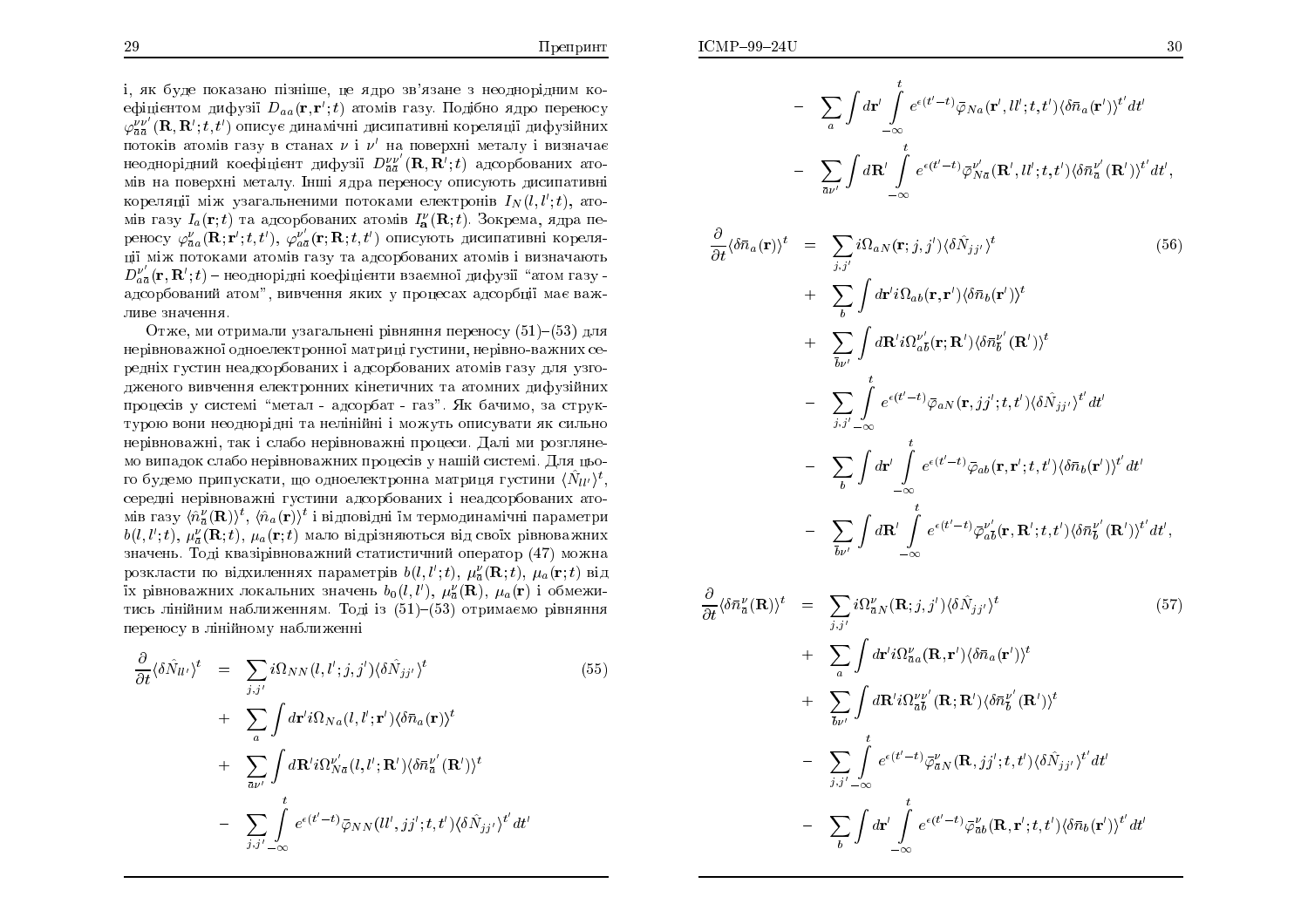$$
- \sum_{\overline{b} \nu'} \int d\mathbf{R}' \int_{-\infty}^t e^{\epsilon(t'-t)} \bar{\varphi}_{\overline{a}\overline{b}}^{\nu \nu'}(\mathbf{R}, \mathbf{R}'; t, t') \langle \delta \bar{n}_b^{\nu'}(\mathbf{R}') \rangle^{t'} dt',
$$

 $T_{\rm VT}$   $\delta \hat N_{ll'} = \hat N_{ll'} - \langle \hat N_{ll'} \rangle_0$ ,  $\delta \bar n_a({\bf r}) = \bar n_a({\bf r}) - \langle \bar n_a({\bf r}) \rangle_0$ ,  $\delta \bar n_{\bar a}^{\nu}({\bf R}) = \bar n_{\bar a}^{\nu}({\bf R}) - \langle \bar n_{\bar a}^{\nu}({\bf R}) \rangle_0$  $\langle \bar{n}_{\bar{z}}^{\nu}(\mathbf{R})\rangle_0$ , в яких середні значення знаходяться із рівноважним статистичним оператором

$$
\rho_0 = Z^{-1} \exp\left\{-\beta \left(H - \sum_{ll'} b_0(l, l') \hat{N}_{ll'} - \sum_{a} \int d\mathbf{r} \mu_a(\mathbf{r}) \hat{n}_a(\mathbf{r}) - \sum_{\bar{a}\nu} \int d\mathbf{R} \mu_{\bar{a}}^{\nu}(\mathbf{R}) \hat{n}_{\bar{a}}^{\nu}(\mathbf{R})\right)\right\}
$$
(58)

$$
Z = \text{Sp} \exp \left\{-\beta \left( H - \sum_{ll'} b_0(l, l') \hat{N}_{ll'} \right.\right.
$$

$$
- \sum_a \int d\mathbf{r} \mu_a(\mathbf{r}) \hat{n}_a(\mathbf{r}) - \sum_{\bar{a}\nu} \int d\mathbf{R} \mu_{\bar{a}}^{\nu}(\mathbf{R}) \hat{n}_{\bar{a}}^{\nu}(\mathbf{R})\right)\right\}
$$

- велика статистична сума системи "метал - адсорбат - газ ".  $\mu_a(\mathbf{r}),$  $\mu_{\alpha}^{\nu}(\mathbf{R})$  – локальне рівноважне значення хімічного потенціалу неадсорбованих та адсорбованих атомів газу.  $\langle ... \rangle_0 = Sp(...\rho_0)$ . В результаті виключення у  $\rho_a(t)$  параметрів  $\beta \delta b(l, l'; t)$ ,  $\beta \delta \mu_a(\mathbf{r}; t)$ ,  $\beta \delta \mu_a^{\nu}(\mathbf{R}; t)$ за допомогою умов самоузгоджень (48) виникли відповідні ортогональні змінні

$$
\bar{n}_a(\mathbf{r})=\hat{n}_a(\mathbf{r})-\sum_{l,l'}\langle\hat{n}_a(\mathbf{r})\hat{N}_{ll'}\rangle_0\Phi^{-1}(l,l';j,j')\hat{N}_{jj'},
$$

та

$$
\bar{n}_{\bar{a}}^{\nu}(\mathbf{R}) = \hat{n}_{\bar{a}}^{\nu}(\mathbf{R}) - \sum_{l,l'} \langle \hat{n}_{\bar{a}}^{\nu}(\mathbf{R}) \hat{N}_{ll'} \rangle_0 \Phi^{-1}(l, l'; j, j') \hat{N}_{jj'} -
$$

$$
\sum_{a} \int d\mathbf{r} \int d\mathbf{r}' \langle \hat{n}_{\bar{a}}(\mathbf{R}) \bar{n}_{a}(\mathbf{r}) \rangle_0 \Phi_{aa}^{-1}(\mathbf{r}, \mathbf{r}') \bar{n}_{a}(\mathbf{r}'),
$$

для яких виконуються умови ортогональності  $\langle \bar{n}_a(\mathbf{r}) \hat{N}_{jj'} \rangle_0 = 0$ ,  $\langle \bar{n}_{\bar{a}}^{\nu}(\mathbf{R}) \hat{N}_{j j'} \rangle_0 = 0, \langle \bar{n}_a(\mathbf{r}) \bar{n}_{\bar{a}}^{\nu}(\mathbf{R}) \rangle_0 = 0.$   $\Phi$ ункції  $\Phi^{-1}(l, l'; j, j'), \Phi^{-1}_{ab}(\mathbf{r}, \mathbf{r}')$  $\left[\Phi_{\bar{a}\bar{b}}^{-1}(\mathbf{R},\mathbf{R}')\right]_{\mu\nu'}$  обернені до відповідних рівноважних кореляційних функцій:  $\Phi(ll',jj') = \langle \hat{N}_{ll'} \hat{N}_{jj'} \rangle_0$ , для електронної підсистеми та газової підсистеми  $\Phi_{ab}(\mathbf{r},\mathbf{r}') = \langle \bar{n}_a(\mathbf{r})\bar{n}_b(\mathbf{r}')\rangle_0, \ \Phi_{\bar{a}\bar{b}}^{\nu\nu'}(\mathbf{R},\mathbf{R}') =$   $\langle \bar{n}^{\nu}_{\bar{\alpha}}(\mathbf{R}) \bar{n}^{\nu'}_{\bar{\kappa}}(\mathbf{R'}) \rangle_0$  і визначаються з відповідних інтегральних співвідношень  $i\Omega_{AB}$  – нормовані статичні кореляційні функції і мають наступну структуру:

$$
i\Omega_{AB} = \langle \hat{A}\hat{B} \rangle_0 \Phi_{BB}^{-1},\tag{59}
$$

 $\hat{B}, \hat{A} = \left\{ \hat{N}_{ll'}, \bar{n}_a(\mathbf{r}), \bar{n}_{\bar{a}}(\mathbf{R}) \right\}, \hat{A} = iL_N \hat{A}.$   $\varphi_{AB}(t, t')$  – нормовані ядра переносу, з відповідною структурою

$$
\bar{\varphi}_{AB}(t, t') = \langle \bar{I}_A T_0(t, t') \bar{I}_B \rangle_0 \Phi_{AB}^{-1}, \quad \bar{I}_A, \bar{I}_B = \{ \bar{I}_N(t, t'), \bar{I}_a(\mathbf{r}), \bar{I}_a^{\nu}(\mathbf{R}) \}.
$$
\n(60)

де  $T_0(t, t') = \exp\{-(t'-t)(1-\mathcal{P}_0)iL_N\}$  – оператор еволюції у часі в лінійному наближенні;  $\bar{I}_N(l,l') = (1 - \mathcal{P}_0) \hat{N}_{ll'}$ ,  $\bar{I}_a(\mathbf{r}) = (1 - \mathcal{P}_0) \dot{\bar{n}}_a(\mathbf{r}),$  $\bar{I}_{\bar{a}}^{\nu}(\mathbf{R}) = (1 - \mathcal{P}_0)\dot{\bar{n}}_{\bar{a}}^{\nu}(\mathbf{R})$  – узагальнені потоки в лінійному наближенні, в яких проекційний оператор Морі  $\mathcal{P}_0$  має наступну структуру

$$
\mathcal{P}_0(\ldots) = \langle \ldots \rangle_0 \n+ \sum_{l,l'} \langle \ldots \hat{N}_{ll'} \rangle_0 \Phi^{-1}(l,l';j,j') \hat{N}_{jj'} \n+ \sum_{a} \int d\mathbf{r} \int d\mathbf{r}' \langle \ldots \bar{n}_a(\mathbf{r}) \rangle_0 \Phi_{aa}^{-1}(\mathbf{r},\mathbf{r}') \bar{n}_a(\mathbf{r}') \n+ \sum_{\bar{a}\bar{b}\nu\nu'} \int d\mathbf{R} \int d\mathbf{R}' \langle \ldots \bar{n}_\bar{a}^{\nu}(\mathbf{R}) \rangle_0 \left[ \Phi_{\bar{a}\bar{b}}^{-1}(\mathbf{R},\mathbf{R}') \right]_{\nu\nu'} \bar{n}_b^{\nu'}(\mathbf{R}')
$$

з операторними властивостями:

 $\mathcal{P}_0 \mathcal{P}_0 = \mathcal{P}_0, \mathcal{P}_0 (1 - \mathcal{P}_0) = 0, \mathcal{P}_0 \hat{N}_{ll'} = \hat{N}_{ll'}, \mathcal{P}_0 \bar{n}_a(\mathbf{r}) = \bar{n}_a(\mathbf{r}), \mathcal{P}_0 \bar{n}_a^{\nu}(\mathbf{R}) =$  $\bar{n}^{\nu}_{\bar{n}}(\mathbf{R}).$ 

Отримана система рівнянь переносу є лінійною та замкнутою і узгоджено описує кінетичні електронні процеси та дифузійні атомні процеси. Функції  $i\Omega_{AB}$  (59) є статичні кореляційні, які можуть бути виражені точно через відповідні міжчастинкові потенціали взаємодії та структурні рівноважні функції розподілу електронів, атомів для нашої системи.  $\bar{\varphi}_{AB}(t,t')$  – часові кореляційні функції побудовані на узагальнених потоках і описують дисипативні процеси в системі. Зокрема,  $\bar{\varphi}_{NN}(l, l'; j, j'; t, t')$  описують міжелектронні дисипативні процеси,  $\bar{\varphi}_{aa}(\mathbf{r},\mathbf{r}';t,t')$ ,  $\bar{\varphi}_{\bar{a}\bar{a}}^{\nu\nu'}(\mathbf{R},\mathbf{R}';t,t')$  – неоднорідні процеси дифузії неадсорбованих та адсорбованих атомів газу. Всі інші функції пам'яті описують перехресні дисипативні кореляції потоків електронів, атомів газу в просторово-неоднорідній системі "метал - адсорбат - газ ". Система рівнянь переносу (55)-(57) допускає розгляд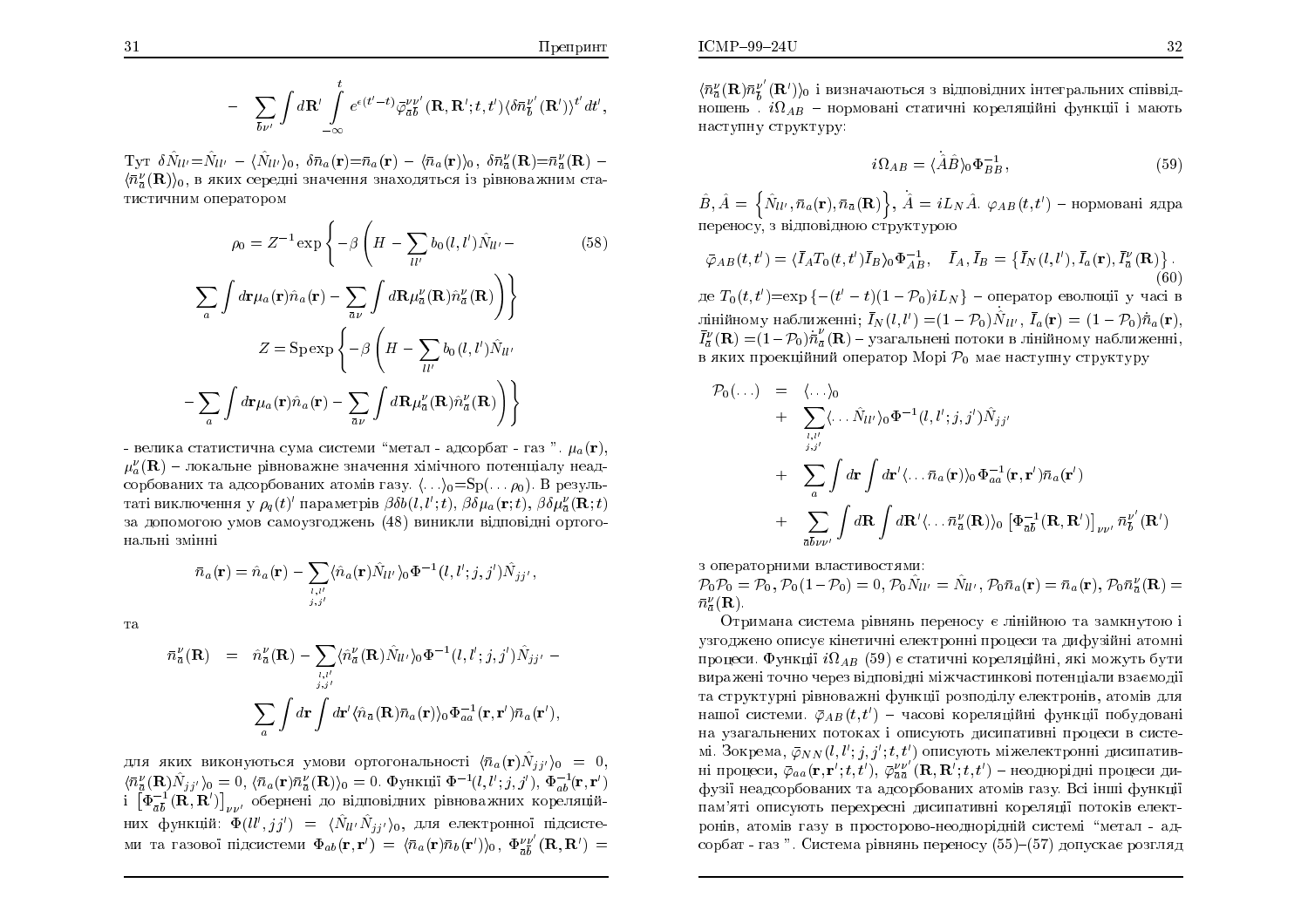граничних випадків. Зокрема, якщо формально не враховувати процеси дифузії адсорбованих та неадсорбованих атомів газу, то кінетика електронів у поверхні описується рівнянням для нерівноважної одноелектронної матриці густини. Використавши перетворення Лаплпса за часом при  $t>0$  і заданих початкових умовах  $\langle \delta \hat N_{ll'} \rangle^{t=0},$  $\langle \hat{A}\rangle_z = i\int\limits_0^\infty e^{izt}\hat{A}(t)dt, \quad z=\omega+i\varepsilon,$  таке рівняння представимо у  $e^{izt}\hat{A}(t)dt$ ,  $z = \omega + i\varepsilon$ , таке рівняння представимо у вигляді:

$$
z \langle \delta \hat{N}_{ll'} \rangle_z - \sum_{j,j'} \Omega_{NN}(l,l';j,j';z) \langle \delta \hat{N}_{j,j'} \rangle_z = \langle \delta \hat{N}_{ll'} \rangle^{t=0},\tag{61}
$$

де  $\Omega_{NN}(l,l';j,j';z) = i\Omega_{NN}(l,l';j,j') - \bar{\varphi}_{NN}(l,l';j,j';z)$  - масовий оператор електронної підсистеми. Система рівнянь  $\left( 61\right)$  дає можливість ;;;;визначити елементи одноелектронної матриці густини , через які виражається струм тунелювання електронів в системі "поверхня металу - адсорбат - газ".

Iнший граничний випадок отримаємо, якщо формально не враховувати електронних кінетичних процесів, а взаємодію адсорбованих<br>Силості атомів газу з підложкою описувати як класичну, тоді із (55)–(57) маємо систему неоднорідних рівнянь дифузії адсорбованих та неад-<br><mark>.</mark> сорбованих атомів <mark>газу:</mark>

$$
\frac{\partial}{\partial t} \langle \delta \hat{n}_a(\mathbf{r}) \rangle^t =
$$
\n
$$
- \sum_{b} \int d\mathbf{r}' \int_{-\infty}^{t} e^{\epsilon(t'-t)} \frac{\partial}{\partial \mathbf{r}} D_{ab}(\mathbf{r}, \mathbf{r}'; t, t') \frac{\partial}{\partial \mathbf{r}'} \langle \delta \hat{n}_b(\mathbf{r}) \rangle^{t'} dt'
$$
\n
$$
- \sum_{\tilde{b} \nu'} \int d\mathbf{R}' \int_{-\infty}^{t} e^{\epsilon(t'-t)} \frac{\partial}{\partial \mathbf{r}} D_{a\tilde{b}}^{\nu'}(\mathbf{r}, \mathbf{R}'; t, t') \frac{\partial}{\partial \mathbf{R}'} \langle \delta \bar{n}_b^{\nu'}(\mathbf{R}') \rangle^{t'} dt',
$$
\n
$$
\frac{\partial}{\partial t} \langle \delta \bar{n}_a^{\nu}(\mathbf{R}) \rangle^t =
$$
\n
$$
- \sum_{\tilde{b} \nu'} \int d\mathbf{R}' \frac{\partial}{\partial \mathbf{R}} D_{\tilde{a}\tilde{b}}^{\nu\nu'}(\mathbf{R}, \mathbf{R}'; t, t') \frac{\partial}{\partial \mathbf{R}'} \langle \delta \bar{n}_b^{\nu'}(\mathbf{R}') \rangle^{t'} dt'
$$
\n
$$
- \sum_{\tilde{b}} \int d\mathbf{r}' \frac{\partial}{\partial \mathbf{R}} D_{\tilde{a}\tilde{b}}^{\nu}(\mathbf{R}, \mathbf{r}'; t, t') \frac{\partial}{\partial \mathbf{r}'} \langle \delta \hat{n}_b(\mathbf{r}) \rangle^{t'} dt',
$$
\n
$$
\bar{n}_a^{\nu}(\mathbf{R}) = \hat{n}_a^{\nu}(\mathbf{R}) - \sum_{a} \int d\mathbf{r} d\mathbf{r}' \langle \hat{n}_a^{\nu}(\mathbf{R}) \hat{n}_a(\mathbf{r}) \rangle_0 \Phi_{aa}^{-1}(\mathbf{r}, \mathbf{r}') \hat{n}_a(\mathbf{r}'),
$$

 ${D}_{ab}({\bf r},{\bf r}';t,t'),~D_a^\nu$ гальнені неоднорідні коефіцієнти дифузії неадсорбованих та ад-; $\frac{\nu'}{a\, \bar a}({\bf r},{\bf R}';t,t'),\ D_{\bar a\, a}^{\nu}({\bf R},{\bf r}';t,t'),\ D_{\bar a\, \bar b}^{\nu\nu}$ ; $\frac{\nu\overline{\nu}'}{\bar{a}\,\bar{b}}(\mathbf{R},\mathbf{R}';t,t')$  – y3a-;сорбованих атомів газу на поверхні металу. Зокрема, коефіцієнт  $D_{ab}(\mathbf{r},\mathbf{r}';t,t')$  має наступну структуру: ;

$$
D_{ab}(\mathbf{r}, \mathbf{r}'; t, t') =
$$
\n
$$
\sum_{b'} \int d\mathbf{r}'' \langle (1 - \mathcal{P}_0) \hat{\mathbf{I}}_a(\mathbf{r}) T_0(t, t') (1 - \mathcal{P}_0) \hat{\mathbf{I}}_{b'}(\mathbf{r}'') \rangle_0 \Phi_{b'b}^{-1}(\mathbf{r}'', \mathbf{r}'),
$$
\n(64)

 $\hat{\mathbf{I}}_a(\mathbf{r}) = \frac{1}{m_a} \hat{\mathbf{p}}_a(\mathbf{r}) - \text{густина потоку атомів газу. Функція  $\Phi_{aa}^{-1}(\mathbf{r}'', \mathbf{r})$$ 0 ) визначається з інтегрального рівнянн<mark>я</mark>

$$
\sum_{b'} \int d\mathbf{r}'' \Phi_{ab'}(\mathbf{r}, \mathbf{r}'') \Phi_{b'b}^{-1}(\mathbf{r}'', \mathbf{r}') = \delta(\mathbf{r} - \mathbf{r}') \delta_{ab}.
$$

 $\Phi_{ab}(\mathbf{r},\mathbf{r}') = \langle \hat{n}_a(\mathbf{r})\hat{n}_b(\mathbf{r}') \rangle_0$  – рівноважна парна функція розподілу атомів газу, тоді із інтегрального рівняння можна отримати, що 1 ab(r00 ; <sup>r</sup>  $') =$ поділу, а  $c_2^{ab}(\mathbf{r}, \mathbf{r'})$  — пряма кореляційна функція розподілу атомів<br>газу. Коефіцієнти дифузії  $D_{a\bar{a}}^{v'}(\mathbf{r}, \mathbf{R}'; t, t')$ ,  $D_{\bar{a}}^{v}(\mathbf{R}, \mathbf{r}'; t, t')$  та  $D_{\bar{a}\bar{b}}^{v}(\mathbf{R},$  $\frac{\delta({\bf r}-{\bf r}')\delta_{ab}}{\langle \hat{n}_a({\bf r}')\rangle_0} -c_2^{ab}({\bf r},{\bf r}'), \ \langle \hat{n}_a({\bf r})\rangle$  $\langle \rangle$ <sub>0</sub> — унарна функція роз- $\frac{\nu'}{a\bar{a}}({\bf r},{\bf R'};t,t'),\ D^{\nu}_{\bar{a}\bar{a}}({\bf R},{\bf r'};t,t')$  ra  $D^{\nu\nu}_{\bar{a}\bar{b}}$ ; $\mathbf{R}'; t, t'$ ) мають аналогічну структуру, що й  $(64)$ , і є узагальненням ; $\frac{\nu \nu'}{\bar{a}\bar{b}}'(\mathbf{R},$ ;формул Гріна-Кубо для дифузії для просторово-неоднорідних систем. Розрахунок їх пов'язаний з тим, які процеси розглядаються: довгочасові чи короткочасові, що становить відому проблему нерів<mark>-</mark> новажної статистичної механіки взаємодіючих частинок.<br>————————————————————

Методом НСО Зубарєва отримані узагальнені рівняння переносу<br>... узгодженого опису електронних кінетичних процесів та дифузійних<br>. атомних процесів для системи "метал - адсорбат - газ ", які справедливі як для сильно, так і для слабо нерівноважних процесів. <mark>Т</mark>акі рівняння можуть бути використані для розрахунків одноелектрон<del>-</del> ної матриці густини, а отже, і електронних струмів, а також неодно-<br>відниць неофініаннік, пифивії з дозв'єдольник до неодоорборонни здолів рідних коефіцієнтів дифузії адсорбованих та неадсорбованих атомів газу на поверхні металу, що важливо у дослідженнях приповерхневих явищ, зокрема при електронному тунельному скануванні, каталітичних процесах. Важливо врахувати фононні коливання атомів підложки та дослідити їх вплив на дифузію адсорбованих атомів та<br>Сили Альської други дійський акт процеси десорбції. Представлений мікроскопічний підхід дає можливість врахувати особливість атомів, молекул реагуючих компонент з точки зору дипольного, магнітного, кулонівського характеру взаємодій. В азотно-водневій суміші взаємодія крім дисперсійної, являється дипольною, а біля металічної поверхні все ускладнюється ще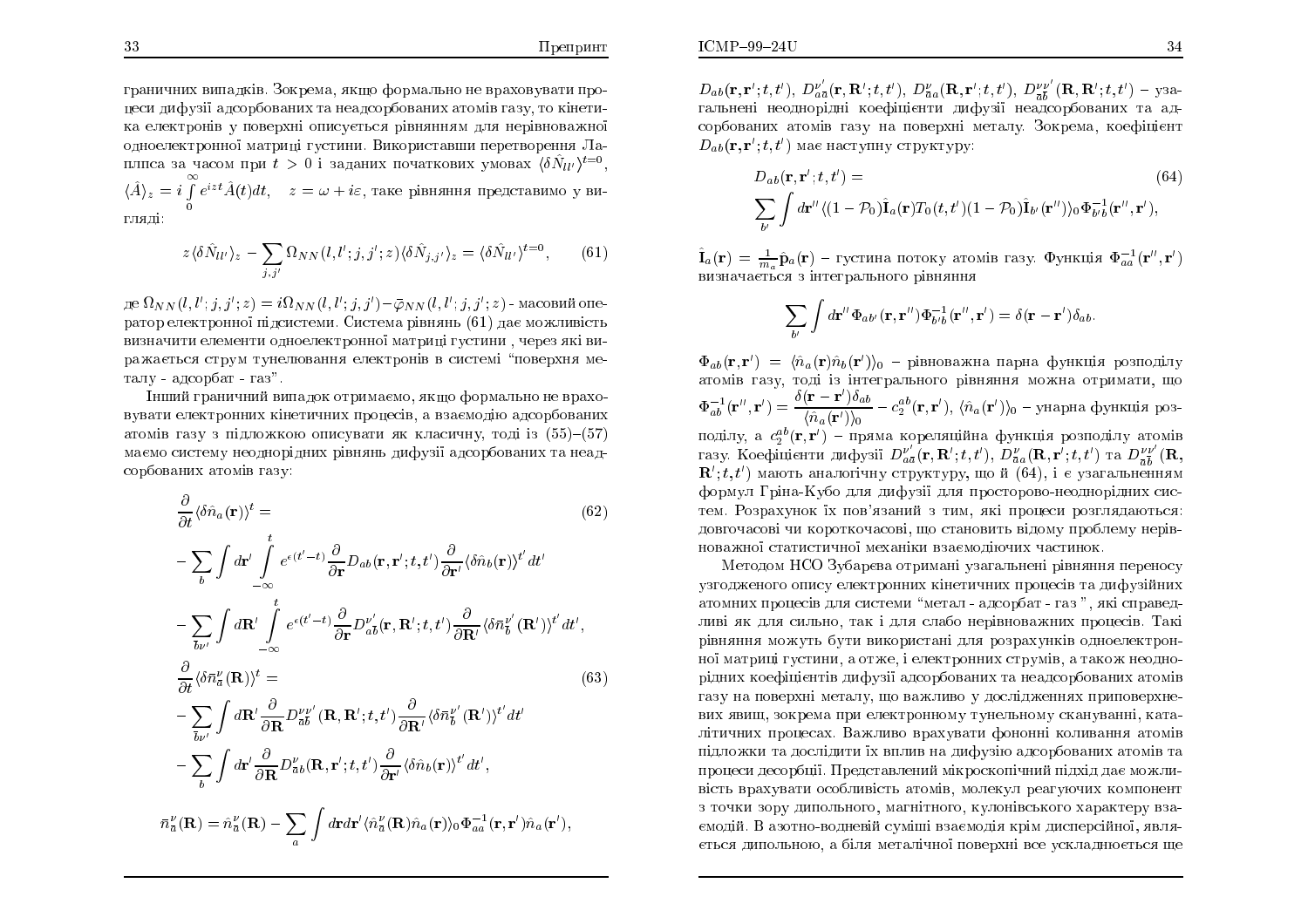;

й поляризаційними ефектами внаслідок складних процесів екрану-<br> вання електронною та іонною підсистемами. Всі ці багаточастинкові<br>Сліт взаємодії є основою процесів адсорбції, десорбції та хімічних реакцій<br>. ÍÖ ÒÅÁÇÅÎÔÁÍÉ ÚÁ ÁËÔÉ×Îϧ ÕÞÁÓÔ ÅÌÅËÔÒÏÎÎϧ ÄÓÉÓÔÅÍÉ ËÁÔÁÌÚÁтора. При цьому одною із центральних задач є розрахунок великої<br>... статистичної суми

$$
Z = \text{Sp} \exp \left\{ -\beta (H - \sum_{ll'} b_0(l, l') \hat{N}_{ll'} - \sum_a \int d\mathbf{r} \mu_a(\mathbf{r}) \hat{n}_a(\mathbf{r}) - \sum_{\bar{a}\nu} \int d\mathbf{R} \mu_{\bar{a}}^{\nu}(\mathbf{R}) \hat{n}_{\bar{a}}^{\nu}(\mathbf{R}) \right\}
$$

що може бути проведено за допомогою методу колективних змінних<br>Гад  $[59]$ .

### Jireparypa

- 1. Боресков Г.К. Гетерогенный катализ. М.,: Наука, 1986, 303 с.<br>Собора В. С.
- 2. Слинько М.Г. Моделирование химических реакторов. Новосибирск: "Наука" СО, 1968.<br><del>Т</del>
- 3. Томпкинс Ф. Гетерогенный катализ. Реакции простых молекул на поверхности металла. В кн.: Новое в исследовании поверхности твердого тела. М.: Мир, 1977, С. 235-284.<br>С
- 4. Синфелт Дж.Г. Гетерогенный катализ. Некоторые вопросы катализа на металлах. В кн.: Новое в исследовании поверхности твердого тела. М.: Мир, 1977, С. 285-314.<br>См. только от С.
- 5. Матрос Ю.Ш., Кириллов В.А., Слинько М.Г. Сб.: Моделирование химических процессов и реакторов, Т.3, Новосибирск, 1972.
- 6. Матрос Ю.Ш. В кн.: Нестационарные процессы в катализе. Новосибирск: Ин-т катализа. СО АН СССР, 1979, Ч. 1, С. 9-20.<br>Матрос Ю Ш. Каталилиноские пренессы в нестаниенарии.
- 7. Матрос Ю.Ш. Каталитические процессы в нестационарных условиях. Новосибирск: "Наука" СО, 1987.<br>—
- 8. Темкин М.И., Пыжев В.М.// Журн.физ.химии, 1939, Т.13, N 17,<br>СОБ1 050 ó.851-858.
- 9. Temkin M. // Adv.Catal., 1979, V.28, P.173.
- 10. Кучаев В.Л., Шапатина Е.Н., Аветисов А.К. О выводе кинетического уравнения синтеза аммиака вдали от равновесия.//<br>--Кин. и катализ, 1995,Т. 36, N 5, С.726-730.<br>Арис Р. Анализ происсер в уничности: р
- 11. Арис Р. Анализ процессов в химических реакторах. Ленинград: Xимия, 1967.
- 12. Кафаров В.В. Методы кибернетики в химии и химической технологии. Москва: Химия, 1968.
- 13. Hildebrand M., Mikhailov A.S. and Ertl G. Nonequilibrium station-<br>care pierceturatures in surface chamical resations, *(I* Phys Boy E ary microstructures in surface chemical reactions. // Phys.Rev.E., 1998,vol. 58, N 5, p.5483-5493.
- 14. Adamczyk Z., Senger B. and Voegel J.-C., Schaaf P. Irreversible adsorption / desorption kinetics: A generalized approach. // J. Chem. Phys., 1999, vol. 110, N 6, p. 3118-3122.
- 15. Oshanin G., Blumen A. Kinetic desorption of diffusion-limited reactions in random catalytic media.// J.Chem.Phys.,1998, vol. 108, N<br>2. p.1140.1147 3, p.1140-1147.
- 16. Ertl G. Primary steps in catalytic synthesis of ammonia. $//$ J. Vac. S
i. The
hn., 1983, vol.1,N 2, p.1247-1253.
- 17. Ertl G. Criti
al Reviews in Solid state and Materials S
ien
e. (CRC. Press, Bo
a Raton, 1982),
- 18. Stoltze P., Norskov J.K. Bridging the "Pressure Gap" between Ultrahigh-Vacuum Surface Physics and High-Pressure Catalysis. //<br>Phys Rev Lett, 1985, rel 55, N 92, p 9509, 9505 Phys.Rev.Lett.,1985, vol.55, N 22.,p.2502-2505.<br>M P Texanww O & Keénw H A Fuxewey, J
- 19. М.В.Токарчук, О.Є.Кобрин, Й.А.Гуменюк, Препринт НАН України, ICMP-99-08U, (Львів, 1999, 30 с).<br>Населени
- 20. И.Ф.Голубев, Н.Е.Гнездилов, *Вязкость газовых смесей* (Москва, 1971, 328 c).<br>I
- 21. Кессельман, Каменецкий, Якуб, *Свойства реальных газов*  $($ Одесса, 1972, 150 с).
- 22. Трофимов В.И., Осадченко В.А. Рост и морфология тонких пленок. - М.: Энергоатомиздат., 1993.
- 23. Кукушкин С.А., Осипов А.В. Процессы конденсации тонких пленок. // УФН, 1998, Т. 168, N 10, С. 1083-1116.<br>Борак П.Г. Князь О.Б., Науковош, А.Г., Фе
- 24. Борзяк П.Г., Кияєв О.Е., Наумовець А.Г., Федорович Р.Д. Емісійні властивості та провідність острівцевих ланцюжкових наноструктур. // УФЖ, 1998, Т. 43, N 11, С. 1487-1492.<br>Литорионио В.Е. Корбуляк Д.В. Крилюк С.Е. Крил
- 25. Литовченко В.Г., Корбутяк Д.В., Крилюк С.Г., Крюченко Ю.В. Нерівноважні квантово-розмірні ефекти на поверхні напівпровідників та в тонкоплівкових шаруватих структурах. //  ${\rm V}\Phi {\rm M},$ 1998, T.43, N 11, C. 1493-1498.<br>Kryley, O., Kiseley, V., Adeer
- 26. Krylov O., Kiselev V. Adsorption and their oxidex. Springer, Surf.S
i., V. 9, 1989.
- 27. Behm R.J. Spatially Resolved Chemistry on Bimetallic Surfaces.  $//$ A
ta Phys. Polon. A., 1998, V. 93, N 2. P. 259-272.
- 28. Wiesendanger R., Guntherodt H.-J. Scanning Tunnelling Microscopy III. - Berlin, New-York: Springer-Verlag, 1993.
- 29. Suchorski Yu. Surface Diffusion of Potassium on (100) and (111)<br>Carmanium Planess (1 Surface Science 1000 V 221, P.120-124 Germanium Planees.// Surfa
e S
ien
e, 1990, V. 231, P.130-134.
- 30. Suchorski Yu. Field Desorption and Surface Diffusion of Sodium on<br>Carmenium (100) and (111) Planess (*f* Surface Science, 1001, *V* Germanium (100) and (111) Planees.// Surface Science, 1991, V.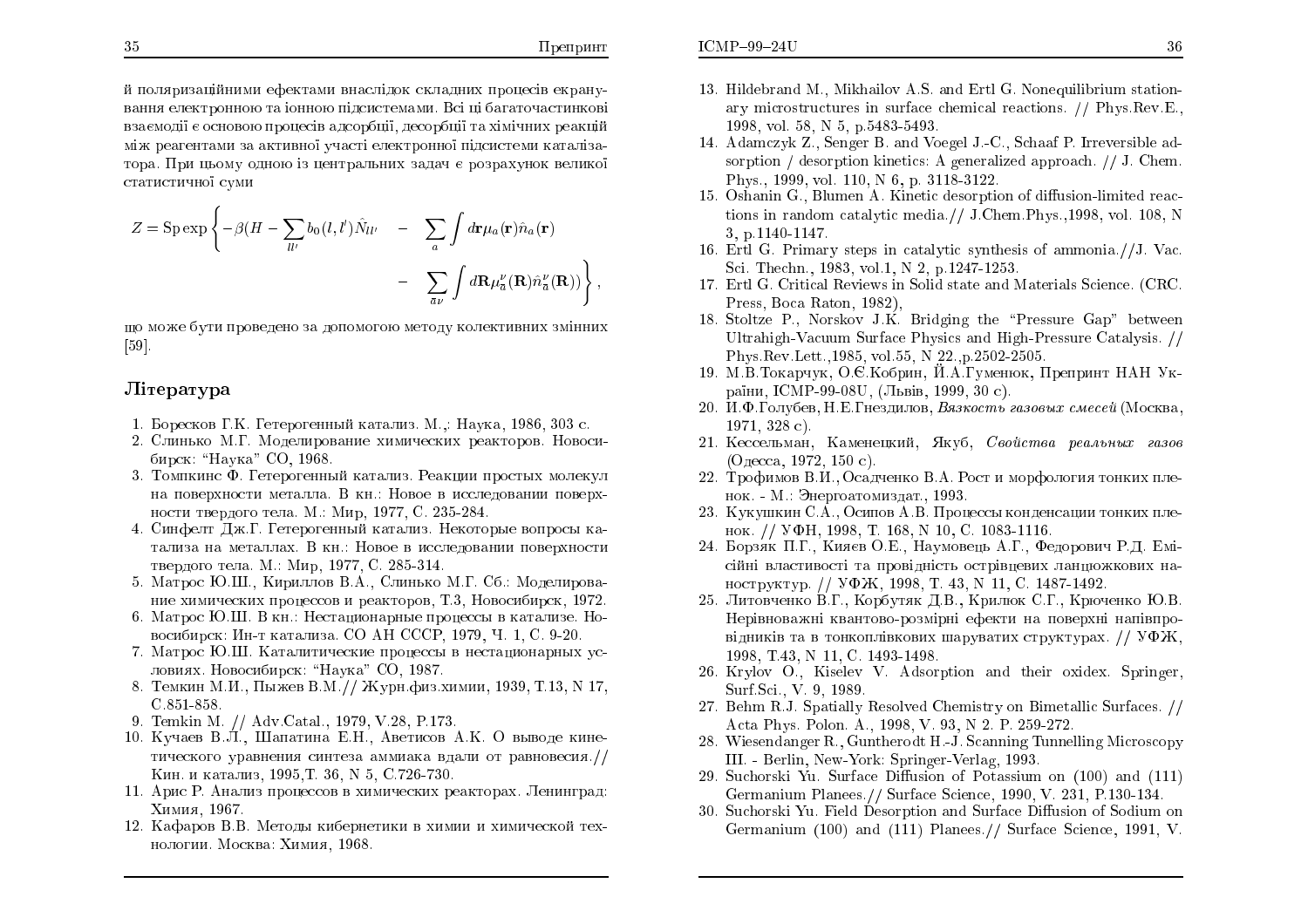247. P.346-351.

- 31. Suchorski Yu., Beden J., Medvedev V.K. and Block J.H. Study of CO Surface Diffusion on  $CO/W(111)$  by Analysis of  $CO<sup>+</sup>$  Field Ion Rate Fluctuations //Applied Surface Science, 1996, V. 94/95, P.207-211.
- 32. Gupalo M.S., Jarish I.L., Zlupko V.M., Suchorski Yu., Block J.H. Field - Induced Transfer of Lithium in a Scanning - Tuhnelling -Microscopy. // Surface Science, 1996, V. 350, P.176-183.
- 33. Gupalo M.S., Jarish I.L., Zlupko V.M., Suchorski Yu. A Dual STM Mode of the Surface Diffusion Metal Ion Source: Li - Transfer and Scanning.//Journal of Vacuum Science and Technology..1997.  $V.B15(2)$ ... P.491-494.
- 34. Besenbacher F. Scanning tuhnelling microscopy studies of metal surfaces. // Rep. Prog. Phys., 1996, V.59, P. 1737-1802.
- 35. Srivastava G.P. Theory of semiconductor surface reconstruction. // Rep. Prog. Phys. 1997, V. 60, P. 561-613.
- 36. Dunphy J.C., Santet P. at oll. Scanning tunneling-microscopy study of the surface diffusian of sulfur on Re (0001). // Phys. Rev. B. 1993. V. 47, N. 4, P. 2320-2328.
- 37. Булавенко С.Ю. Зосім М.Л., Мельник Г.В., Находкін М.Г. СТМ - зображення залишкових атомів на поверхні Si (111) 7x7 та можливість дослідження атомів на дні кутових ям. // Укр. фіз. журн. 1998. Т. 34. N 11. C. 1465-1468.
- 38. Bode M., Pascal R., Getzlaff M. Wiesendanger, Surface state of Gd  $(0001)$ Films on W  $(110)$ : Scanning Tunneling Spectroscopy Stady // Acta Phys. Polon. A., 1998, V. 93, N. 2, P. 273-280.
- 39. Hamers R.J., Holis J., Lin H. Scanning Tunneling Microscopy of Ordered Organic Monolayer Filmson Si (001) // Acta. Phys. Polan. A. 1998, V. 93, N 2, P. 289-296.
- 40. de Lozanne A.L., Edwards H.L., Yuan C., Markert J.T. Scanning Probe Microscopy and Spectroscopy of High Temperature Superconductors. // Acta. Phys. Polon. A., 1998. V. 93, N 2, P. 333-342.
- 41. Сухорський Ю.С. Дослідження в атомарному масштабі процесів іонізації та десорбції в сильних електростатичних полях. Автореферат на здобуття наукового ступеня доктора фіз.-мат. наук. Київ. 1999. 30с.
- 42. Zubarev D.N., Morozov V.G., Röpke G. Statistical Mechanics of Nonequilibrium Processes. V. 2. Relaxation and Hydrodynamic Processes. Berlin. Akademie Verlag, 1997.
- 43. Morozov V.G., Röpke G. Many-particle correlations and boundary conditions in the quantum kinetic theory.// Cond. Matt. Phys., 1998, V.1, N 4(16), p.797-814.
- 44. Morozov V.G., Röpke G. The "Mixed" Green's Function Approach to Quantum Kinetics with Initial Correlations. Preprint cond-

 $\text{mat}/9904273, 1999, 50p. (\text{http://www.lanl.gov})$ 

- 45. Kohn W., Sham L.J. Self-consistent equations including exchange and correlation effects // Phys. Rev. A. 1965. - V. 140, N 4, P. 1133-1138.
- 46. Lang N.D. and Kohn W. Theory of Metal Surfaces: Charge Density and Surface Energy. // Phys. Rev. B. 1970. V. 1, N 12, P. 4555-4567.
- 47. Hohenberg P., Kohn W. Ingomogeneous electron gas. // Phys. Rev. B. 1964, V. 136, N. 3, P. 864-871.
- 48. Lundqvist B.I., Gunnarsson O. and Hjelmberg H. Theoretical description of molecule-metal interaction and surface reactions. // Surface Science, 1979, V. 89, P. 196-225.
- 49. Payne M.C., Teter M.P., Allan D.C., Arias T.A., Joannopoubos J.D. Iterative minimization Hchniques for ab initio total-energy calculations: molecular dynamics and conjugate gradients.// Rev. Mod. Phys., 1992. V. 64, N.4, P. 1045-1097.
- 50. Nagy A. Density functional. Theory and application to atoms and molecules.// Phys.Report., 1998, V. 298, P.1-79.
- 51. Srivastava G.P., Wealte D. The theory of the cohesive energies of solids. // Adv. in Phys. 1987. V. 36, N 4, P. 463-517.
- 52. Jones W. and March N.H. Theoretical Solid state Physics. Wiley, New. York, 1973.
- 53. Lowe J.P. Quantum Chemistry, Academic, New, York, 1978.
- 54. Lundqvist B.I. in Theoretical Aspects of Adsorption in interaction of Atoms and Molecules with Solid Surfaces edited by. V. Bortolani, N.H. March, and M.P. Tosi, Phenum, New, York, 1990.
- 55. Гомер Р. Некоторые вопросы теории хемосорбции. В кн.: Новое в исследовании поверхности твердого тела. М.: Мир, 1977. вып.1,  $C.189-210.$
- 56. Беннет А. Некоторые слектронные свойства поверхности твердого тела. В кн.: Новое в исследовании поверхности твердого тела. М.: Мир, 1977, вып. 1, С. 211-234.
- 57. Юхновский И.Р., Гурский З.А. Квантово-статистическая теория неупорядоченных систем. Киев, Наукова думка, 1991, 287с.
- 58. Бигун Г.И. Квантовая статистическая теория пространственно неоднородных кулоновских систем. // ТМФ 1985, Т. 62, N 3, C. 446-460.
- 59. Юхновський И.Р., Головко М.Ф. Статистическая теория классических равновесных систем. Киев: Наукова думка. 1980, 320  $C.$
- 60. Розенбаум В.М., Огенко В.М., Чуйко А.А. Колебательные и ориентационные состояния поверхностных групп атомов. // УФЖ, 1991. т. 161. № 10. С. 79-128.
- 61. Огенко В.М., Розенбаум В.М., Чуйко А.А. Теория колебаний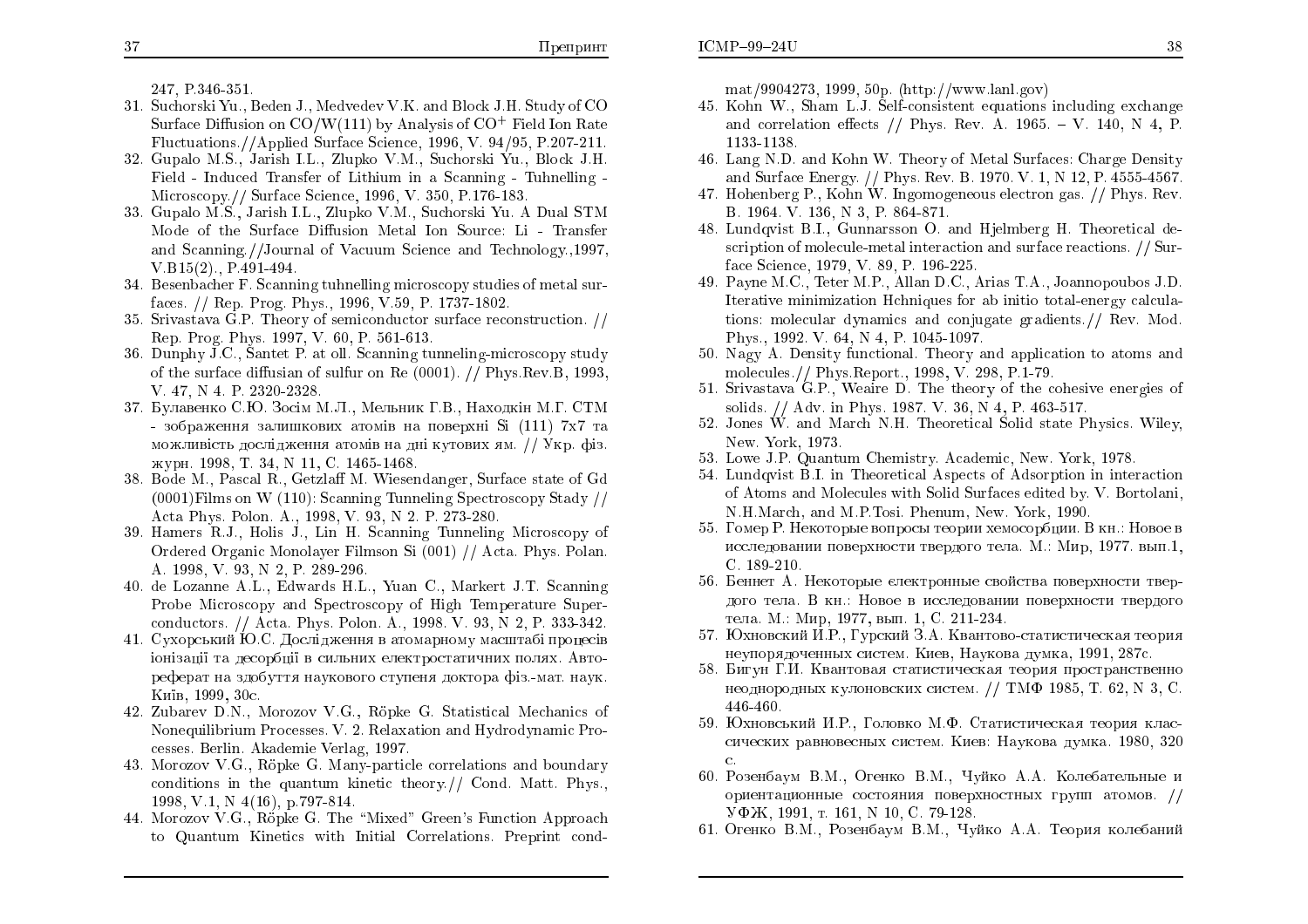и переориентаций поверхностных групп атомов. Киев. Наукова думка, 1991, 352 с.

- 62. Эрлих Г. Поверхностная самодиффузия. В кн.: Новое в исследовании поверхности твердого тела. М.: Мир, 1977, вып. 1., С. 129-151.
- 63. Гечузин Я.Е., Качановский Ю.С. Диффузионные процессы на поверхности кристаллов. - М.: Энергоатомиздат. 1984, 124 с.
- 64. Gomer R. Diffusion of adsorbates on metal surfaces. // Rep. Prog. Phys., 1990, V. 53, p. 917-1002.
- 65. Поверхностные свойства твердых тел. (Под редакцией М.Грина). М.: Мир, 1972, 432 с.
- 66. Zubarev D.N. In: Reviews of science and technology. Modern problemsof mathematics, vol.15. VINITI, Moscow, 1980, p.131-220 (in Russian).
- 67. Келдыш Л.В. Диаграммная техника для неравновесных процессов. //ЖЭТФ, 1964, Т.47, Вып. 4(10), с. 1515-1527.